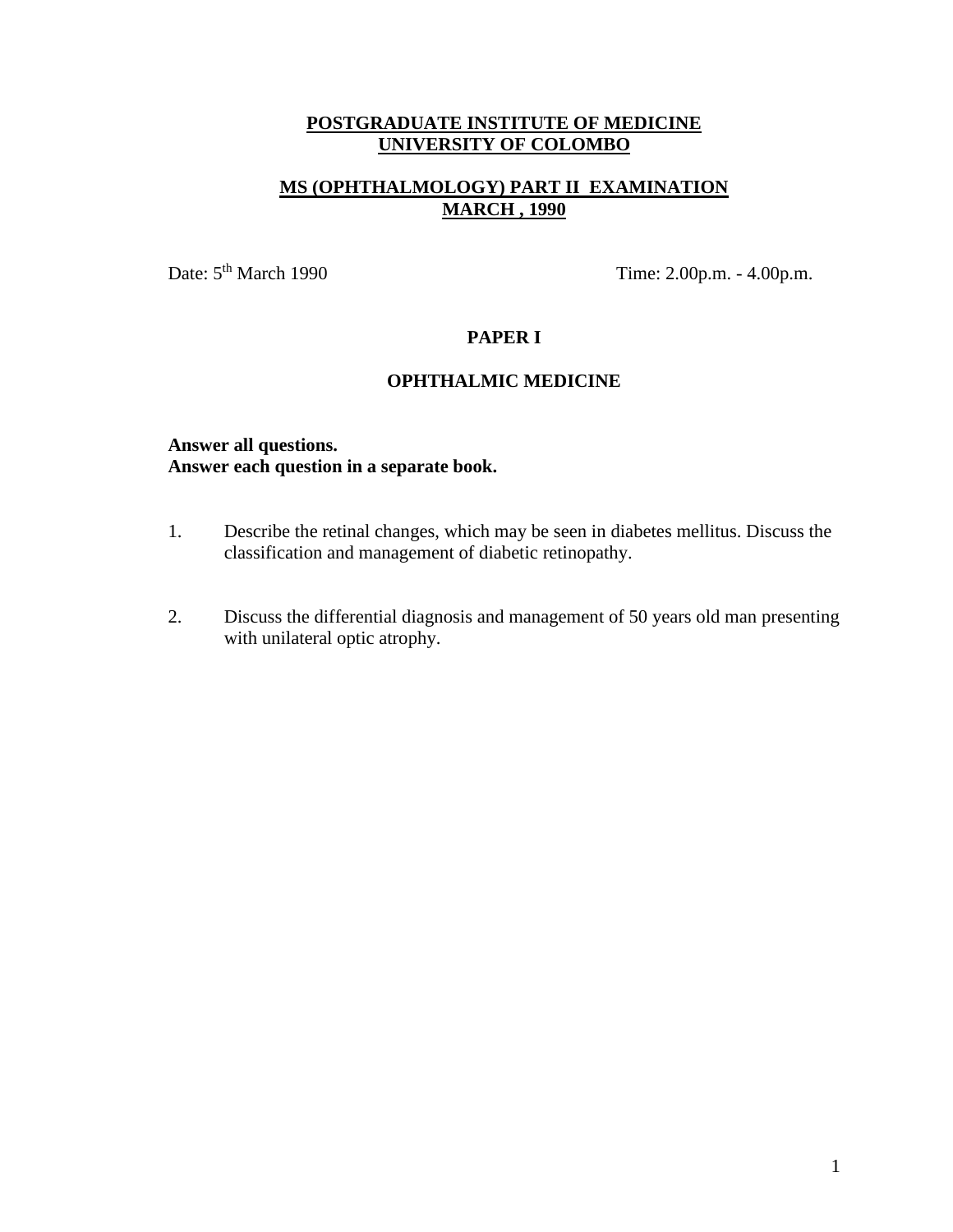# **MS (OPHTHALMOLOGY) PART II EXAMINATION MARCH , 1990**

Date: 6<sup>th</sup> March 1990 Time: 9.00 a.m. - 12.00noon

## **PAPER II**

## **OPHTHALMIC BASIC SCIENCES**

**Answer all questions. Answer parts A and part B in separate books.**

## **PART A**

- 1. Describe the anatomical factors that are of importance in intra-ocular lens implantation.
- 2. Describe the anatomy of the optic chiasma.

### **PART B**

- 1. Discuss the control of horizontal ocular movement.
- 2. Discuss the mode, and site of action of drugs which reduce intra-ocular pressure. What ill effects could result from the use of these drugs?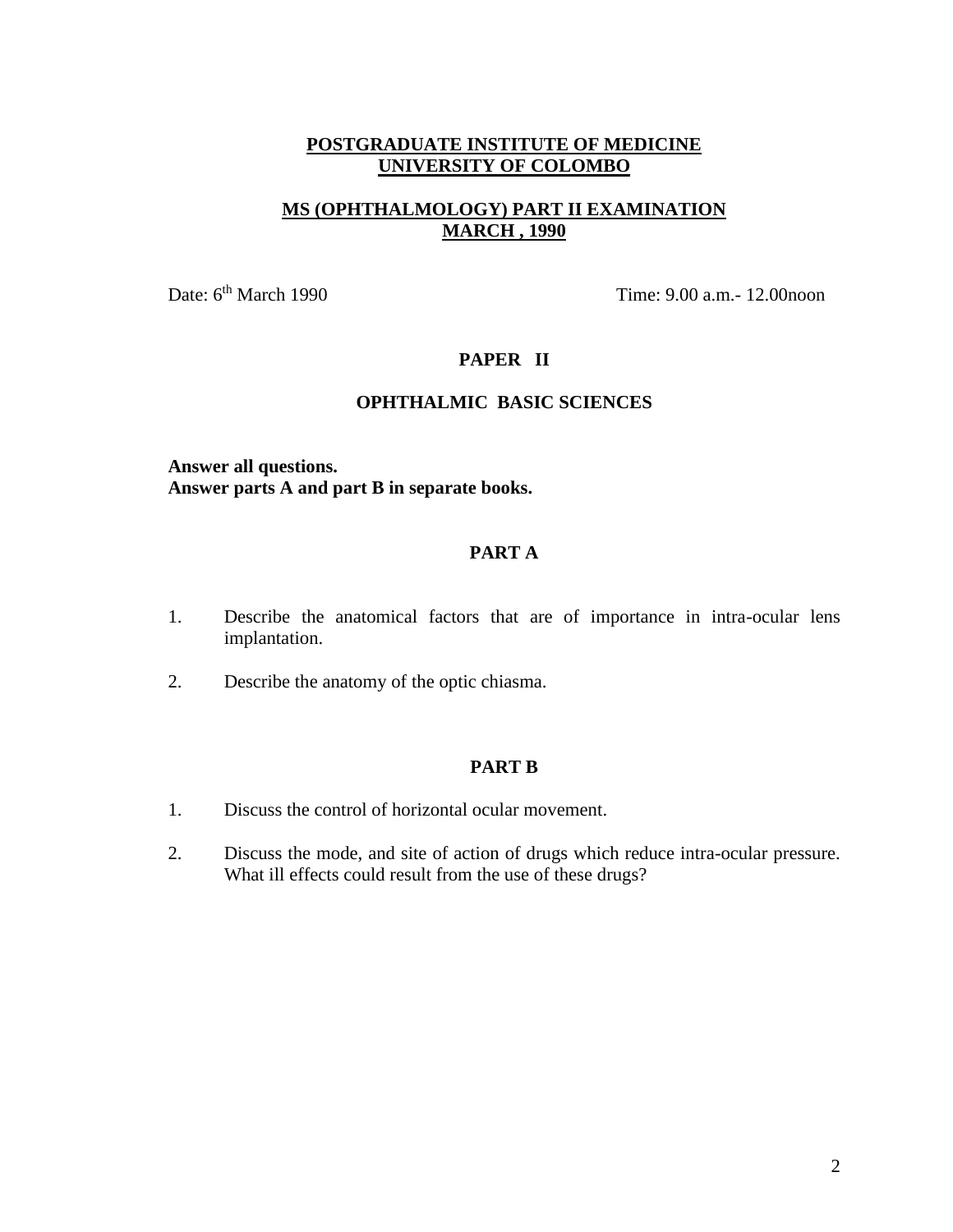# **MS (OPHTHALMOLOGY) PART II EXAMINATION MARCH , 1990**

Date: 6<sup>th</sup> March 1990 Time: 2.00p.m. - 4.00p.m.

# **PAPER III**

# **OPHTHALMIC SURGERY**

- 1. Discuss the assessment and management of a perforating ocular injury.
- 2. Discuss the assessment and principles involved in the management of retinal detachment.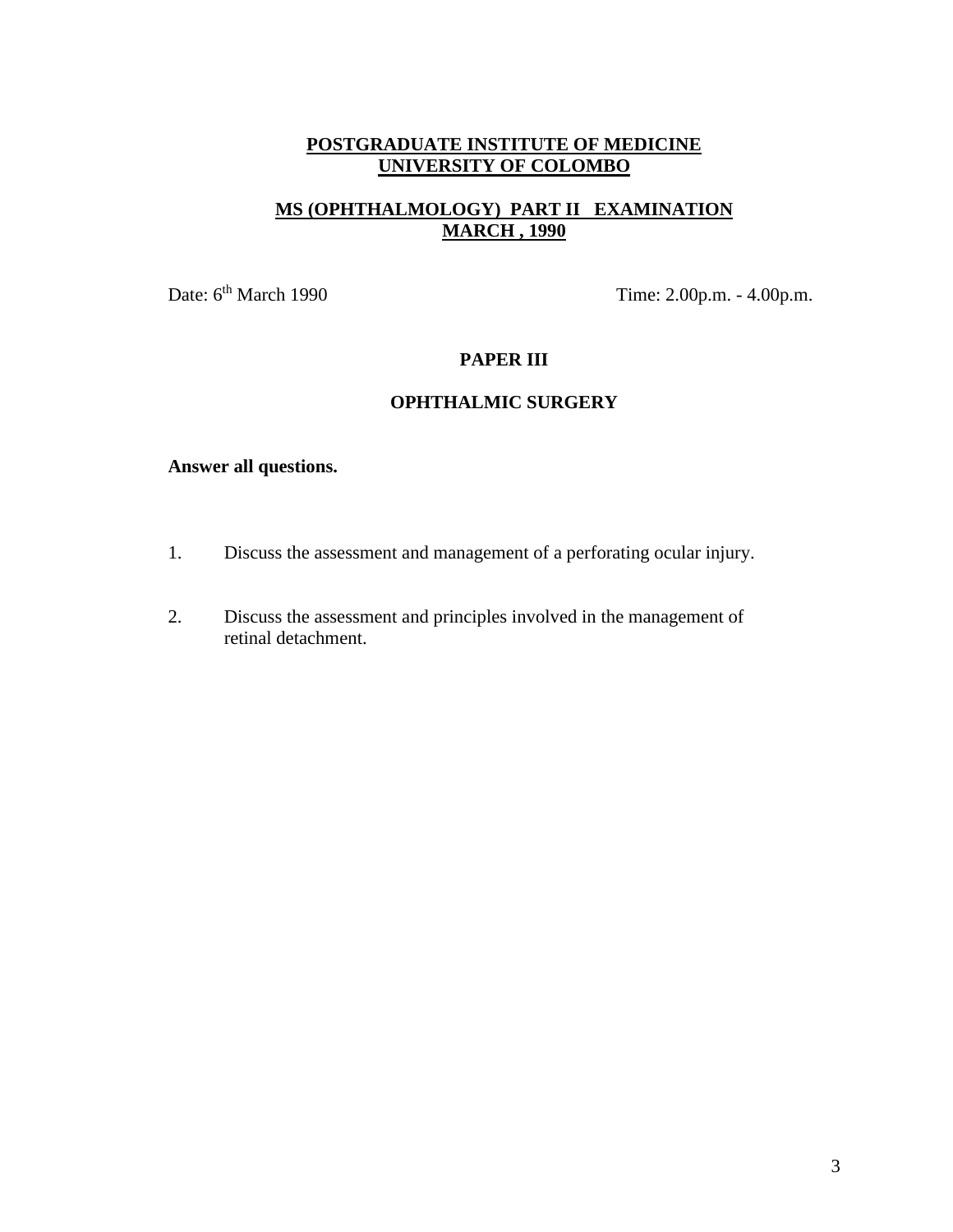# **MS (OPHTHALMOLOGY) PART II EXAMINATION NOVEMBER , 1990**

Date: 19<sup>th</sup> November 1990 Time: 2.00p.m. - 4.00p.m.

## **PAPER I**

# **OPHTHALMIC MEDICINE**

**Answer all questions. Answer each question in a separate book.**

- 1. Discuss reading difficulties, which are not caused by disorder of the globe.
- 2. Describe the ophthalmic findings in a patient with chiasmal compression. What other intra and extracranial manifestations may be associated? Discuss the differential diagnosis and the appropriate investigations.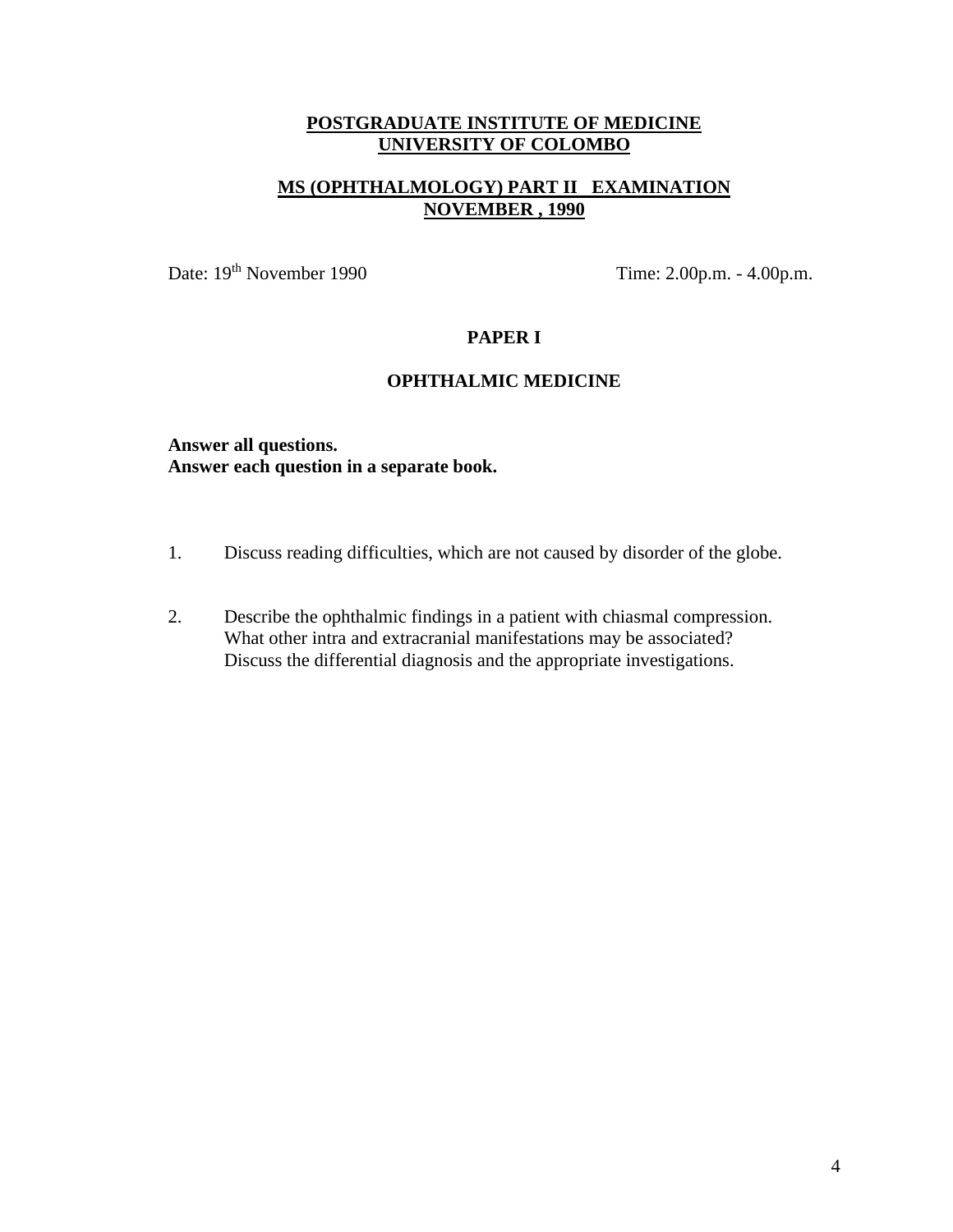# **MS (OPHTHALMOLOGY) PART II EXAMINATION NOVEMBER , 1990**

Date:  $20<sup>th</sup>$  November 1990 Time: 9.00a.m. 12noon

## **PAPER II**

# **OPHTHALMIC BASIC SCIENCES**

**Answer all questions. Answer Part A and Part B in separate books.**

## **PART A**

- 1. With the aid of diagrams describe briefly the arterial supply of the afferent visual pathway.
- 2. Describe the anatomy of the superior oblique, and that of its nerve supply. Describe the important relations.

#### **PART B**

- 1. Write short notes on ,
	- (a) Stereopsis,
	- (b) Critical fusion frequency,
	- (c) The far point,
	- (d) Pachymetry.
- 2. Compare and contrast the optical methods of fundus examination.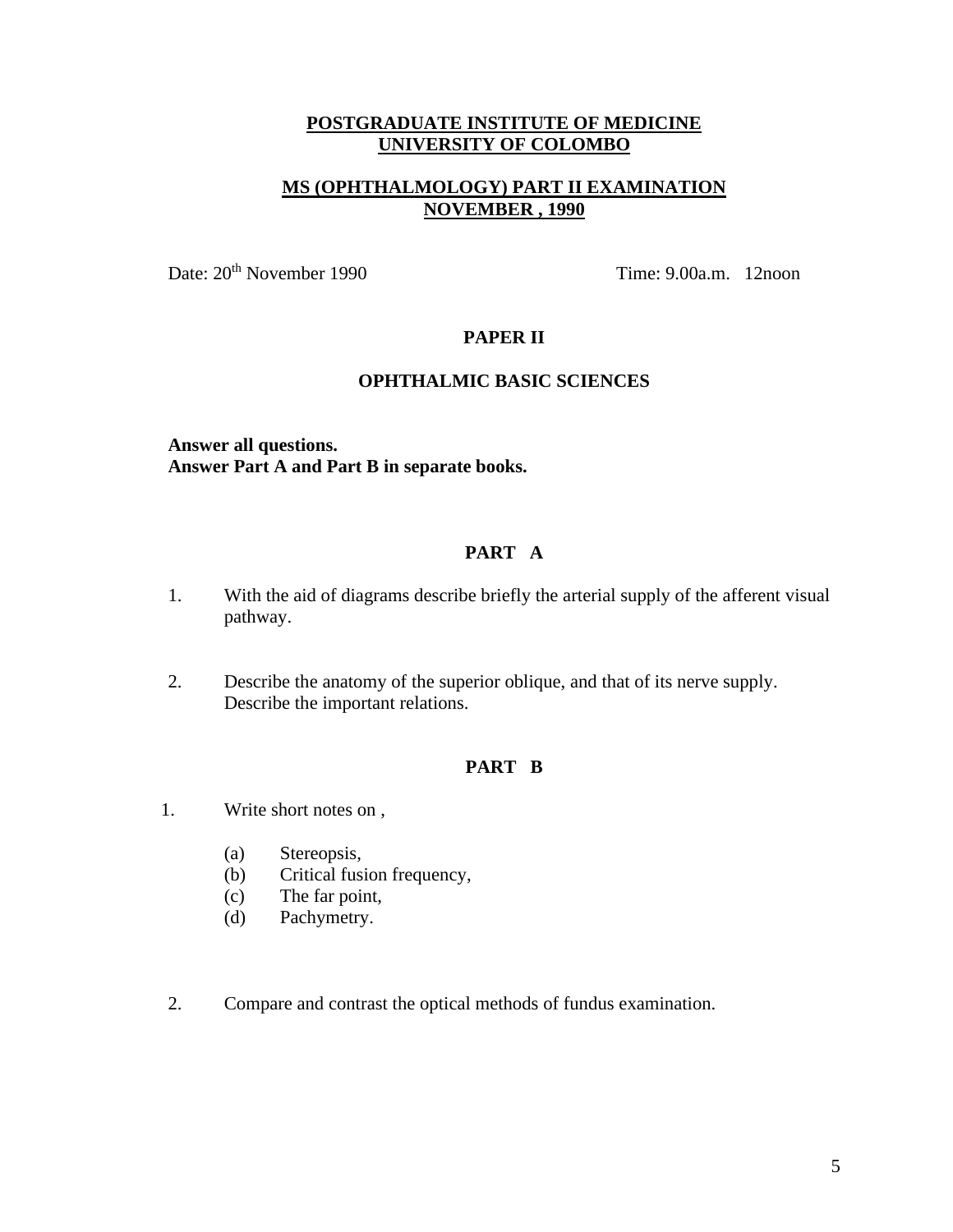# **MS (OPHTHALMOLOGY) PART II EXAMINATION NOVEMBER , 1990**

Date:  $20^{\text{th}}$  November 1990 Time:  $2.00$ p.m. -  $4.00$ p.m.

## **PAPER III**

#### **OPHTHALMIC SURGERY**

- 1. Give an account of the major postoperative complications of penetrating keratoplasty. What steps can be taken in their prevention? Discuss the immunological basis of graft rejection.
- 2. What surgical methods are available for the management of complicated vitreoretinal disease? Discuss their specific indications and the intra ocular complications, which may be encountered during and after surgery.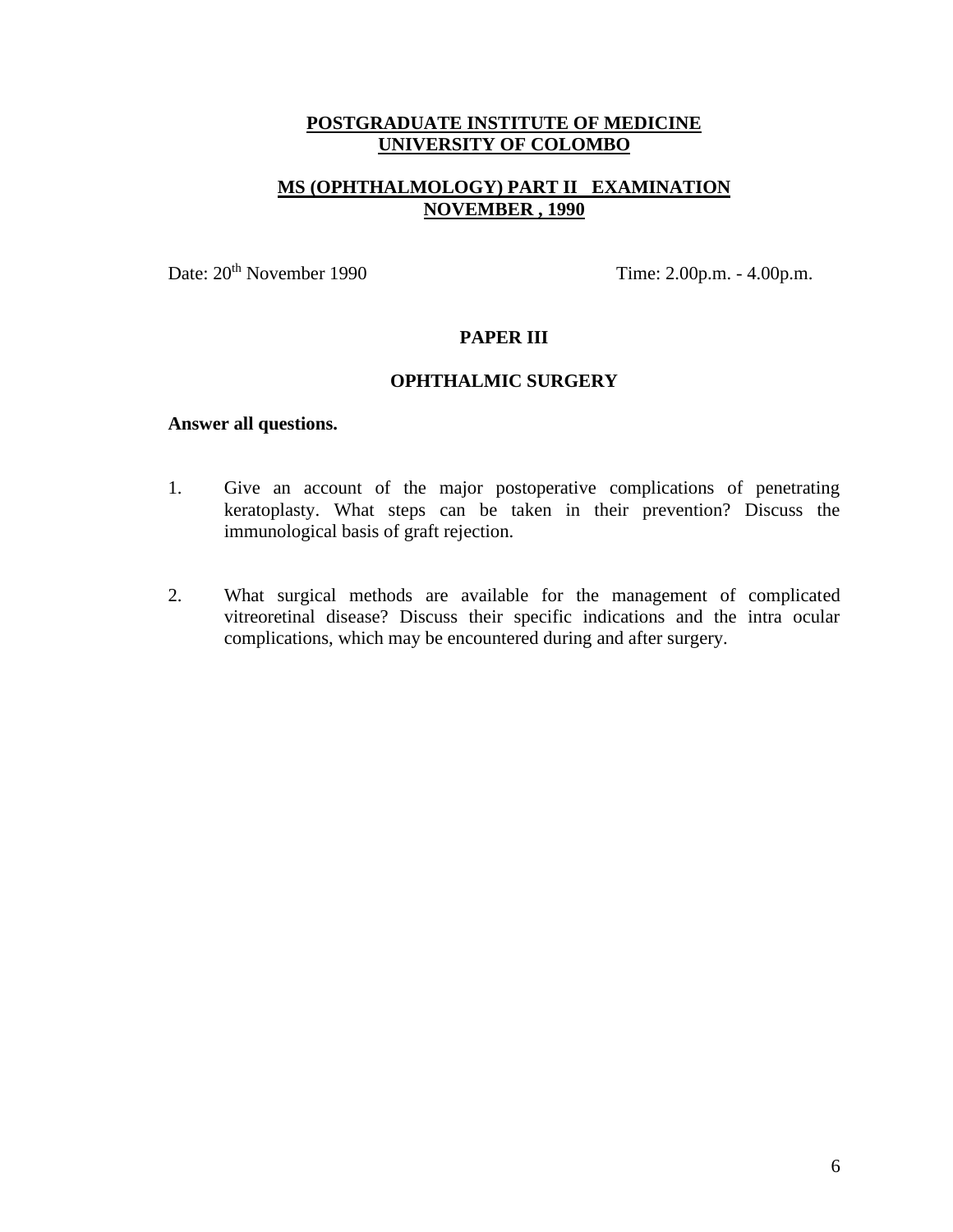# **MS (OPHTHALMOLOGY) PART II EXAMINATION NOVEMBER , 1991**

Date: 14<sup>th</sup> November 1991 Time: 2.00 p.m. - 4.00 p.m.

## **PAPER I**

#### **OPHTHALMIC MEDICINE**

- 1. Discuss the underlying pathology, signs, symptoms, differential diagnosis and management of Myasthenia Gravis with emphasis on ocular involvement.
- 2. Write concise notes on ,
	- (a) Conjugate gaze palsies and their causes.
	- (b) Causes of impaired corneal sensation.
	- (c) Clinical usefulness of visual evoked potential testing.
	- (d) Ocular Manifestations of carotid arterial disease.
	- (e) List causes of Pallor of optic disc in Sri Lanka.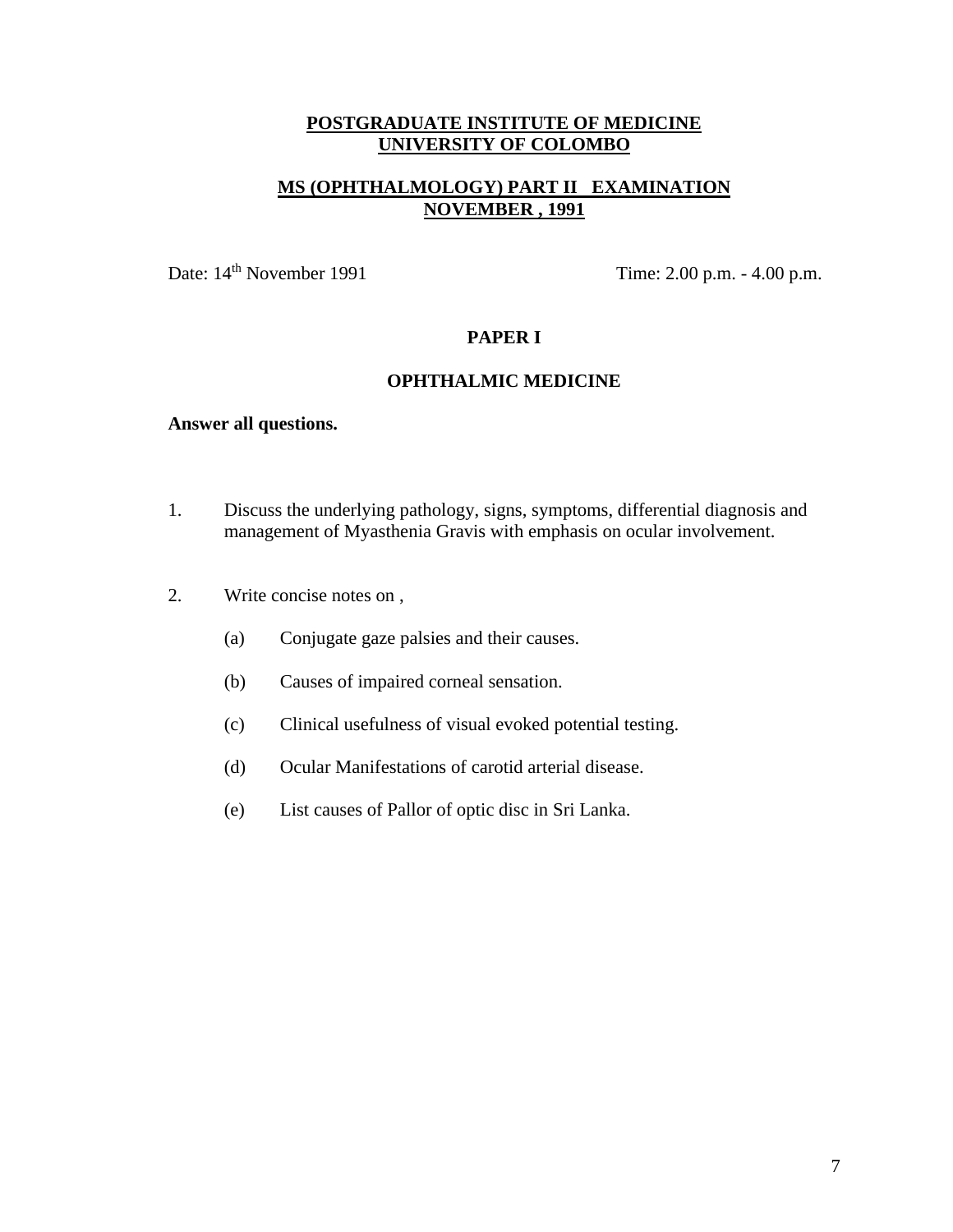# **MS (OPHTHALMOLOGY) PART II EXAMINATION NOVEMBER , 1991**

Date: 15<sup>th</sup> November 1991 Time: 9.00 a.m. -12noon

#### **PAPER II**

#### **OPHTHALMIC BASIC SCIENCES**

**Answer all questions. Answer Part A and Part B in separate books.**

#### **PART A**

- 1. Give a detailed account of the anatomy of the ciliary body, including its relations, functions, vascular supply, muscles and nerve supply. Write a brief note on its development. (Clearly labeled diagrams)
- 2. With the aid of diagrams briefly describe the anatomical structures ithin the human brain-stem that affect,
	- (a) Pupillary function.
	- (b) Extra-ocular movement.
	- (c) Sensation.

### **PART B**

- 1. Write short notes on,
	- (a) The optical principles of multifocal spectacle lenses
	- (b) The optical principles of bifocal intra-ocular lenses
	- (c) The near synkineses.
	- (d) The metabolism of the crystallne lens.
- 2. Discuss the physiological mechanisms involved in reading (both ocular and neurophysiological).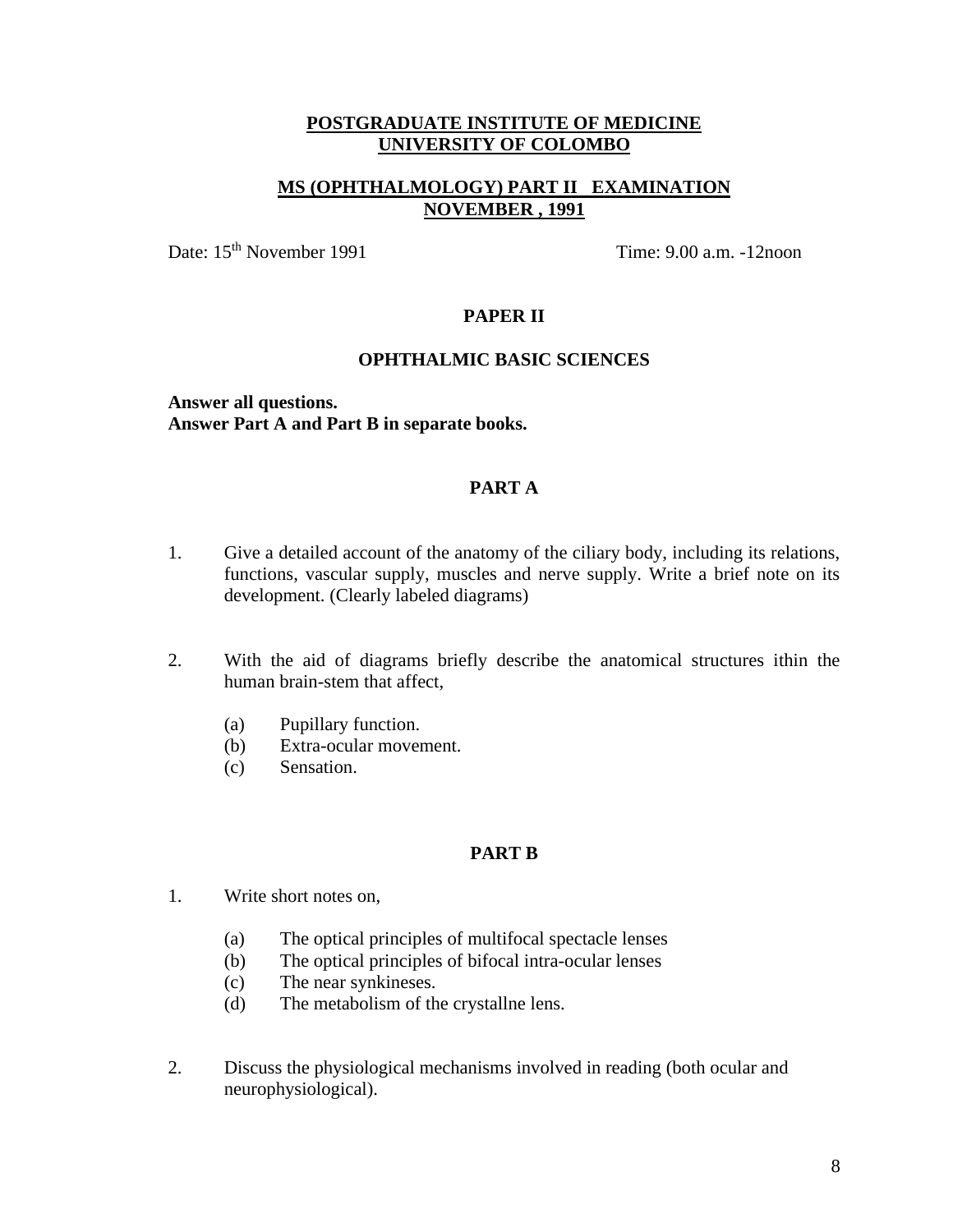# **MS (OPHTHALMOLOGY) PART II EXAMINATION NOVEMBER , 1991**

Date: 15<sup>th</sup> November 1991 Time: 2.00 p.m. - 4.00 p.m.

## **PAPER III**

#### **OPHTHALMIC SURGERY**

- 1. Write an essay on Surgery of lacrimal outflow pathways including a detailed account of one major operative procedure performed for obstruction of tear flow at the level of common canaliculus or below. Consideration should be given to potential complications and their management.
- 2. List signs and symptoms of thyroid eye disease and their underlying ocular pathology. Discuss the surgical techniques used in the relief of manifestations of thyroid eye disease.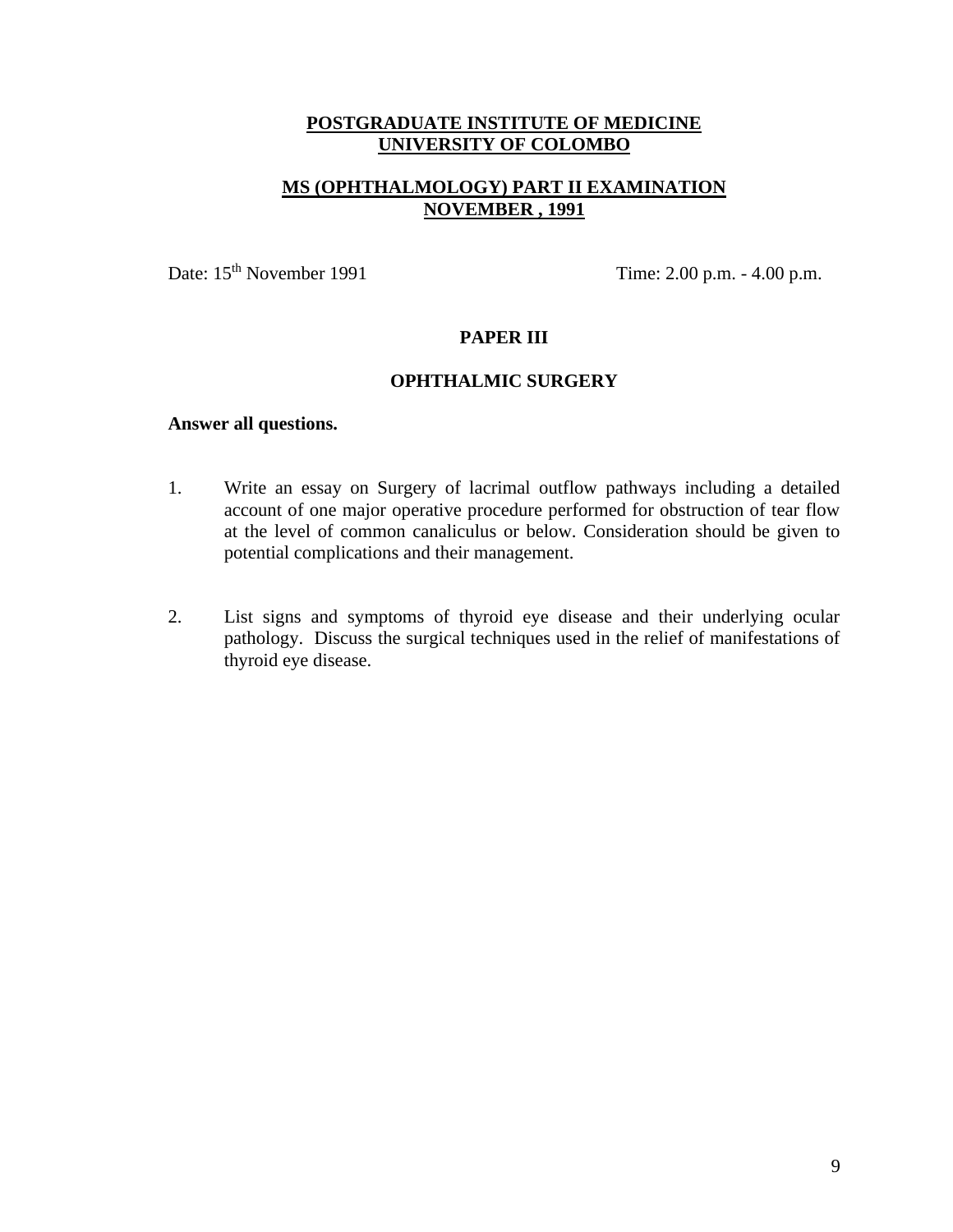# **MS (OPHTHALMOLOGY) PART II EXAMINATION NOVEMBER , 1992**

Date: 23rd November 1992 Time: 2.00 p.m.- 4.00 p.m.

### **PAPER I**

#### **OPHTHALMIIC MEDICINE**

- 1. Discuss the underlying Pathology signs, symptoms, diagnosis, and management, of herpes simplex keratitis. Briefly refer to the significance of type I and type II
- 2. Write concise notes on ,
	- a. Unilateral ptosis in a child of 2 years.
	- b. Painful unilateral ophthalmoplegia in a30 year old patient.
	- c. Differential diagnosis of white pupil in a child of 18 months.
	- d. Causes of unilateral disc swelling in a patient over 50 years of age.
	- e. Ataxic nystagmus in a woman of 40 years.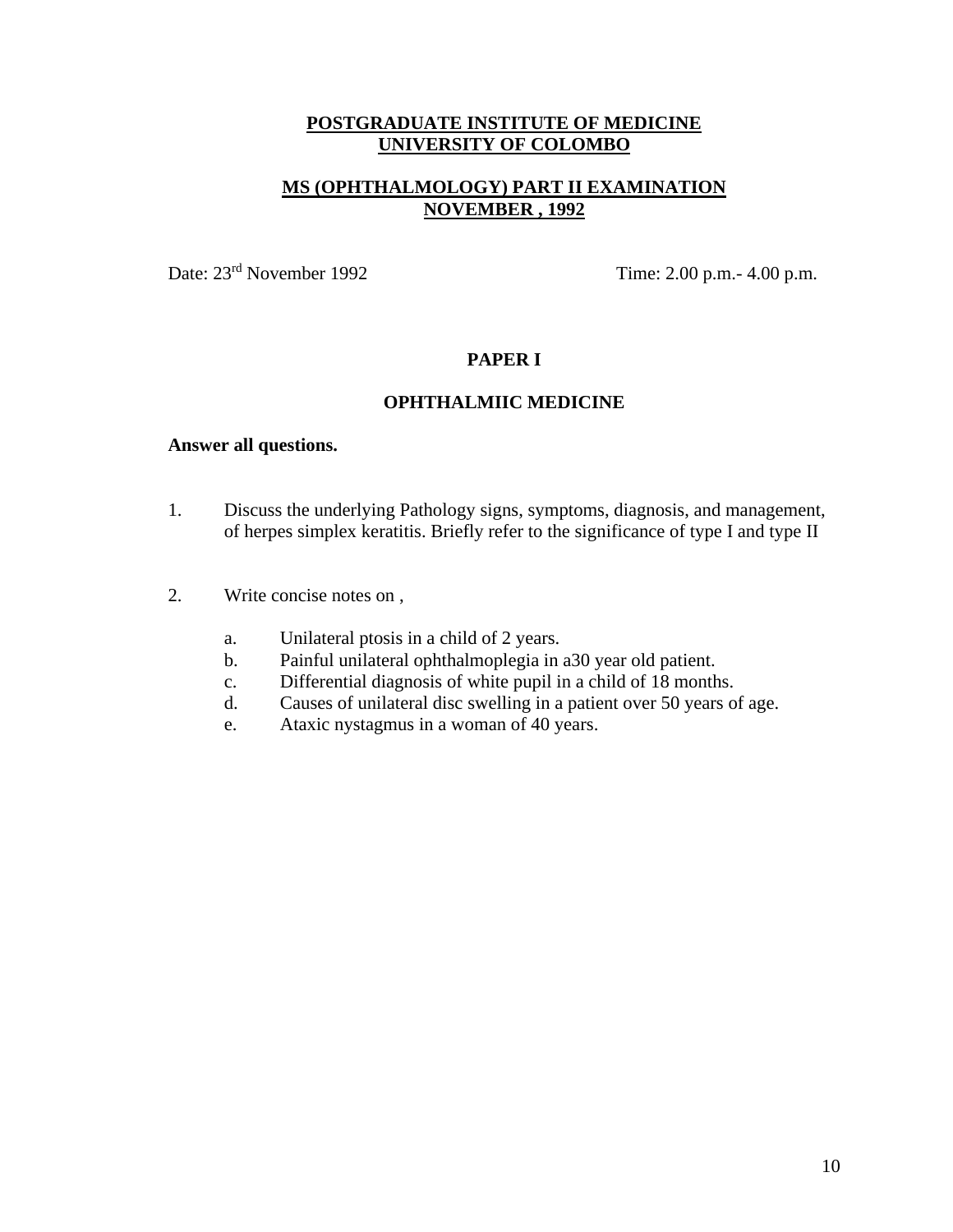# **MS (OPHTHALMOLOGY) PART II EXAMINATION NOVEMBER , 1992**

Date: 24<sup>th</sup> November 1992 Time: 9.00a.m. – 12.00noon

## **PAPER II**

#### **OPHTHALMIC BASIC SCIENCES**

- 1. Give a detailed account of the anatomy of the structures associated with the drainage of aqueous from the anterior chamber.
- 2. With diagrams briefly describe the arrangements of the nerve fibres in the retina and optic nerve. Indicate the path of the axons of the visual pathway as they travel to the visual cortex. Draw the classical field defects resulting from
	- a. Optic neuritis
	- b. Chiasmal compression
	- c. Temporal lobe damage
	- d. Occipital lobe damage
- 3. How is colour perceived? Discuss assessment of colour vision?
- 4. Discuss the power of the cornea and the significance of the cornea a refracting element of the eye. Describe the factors maintaining corneal transparency.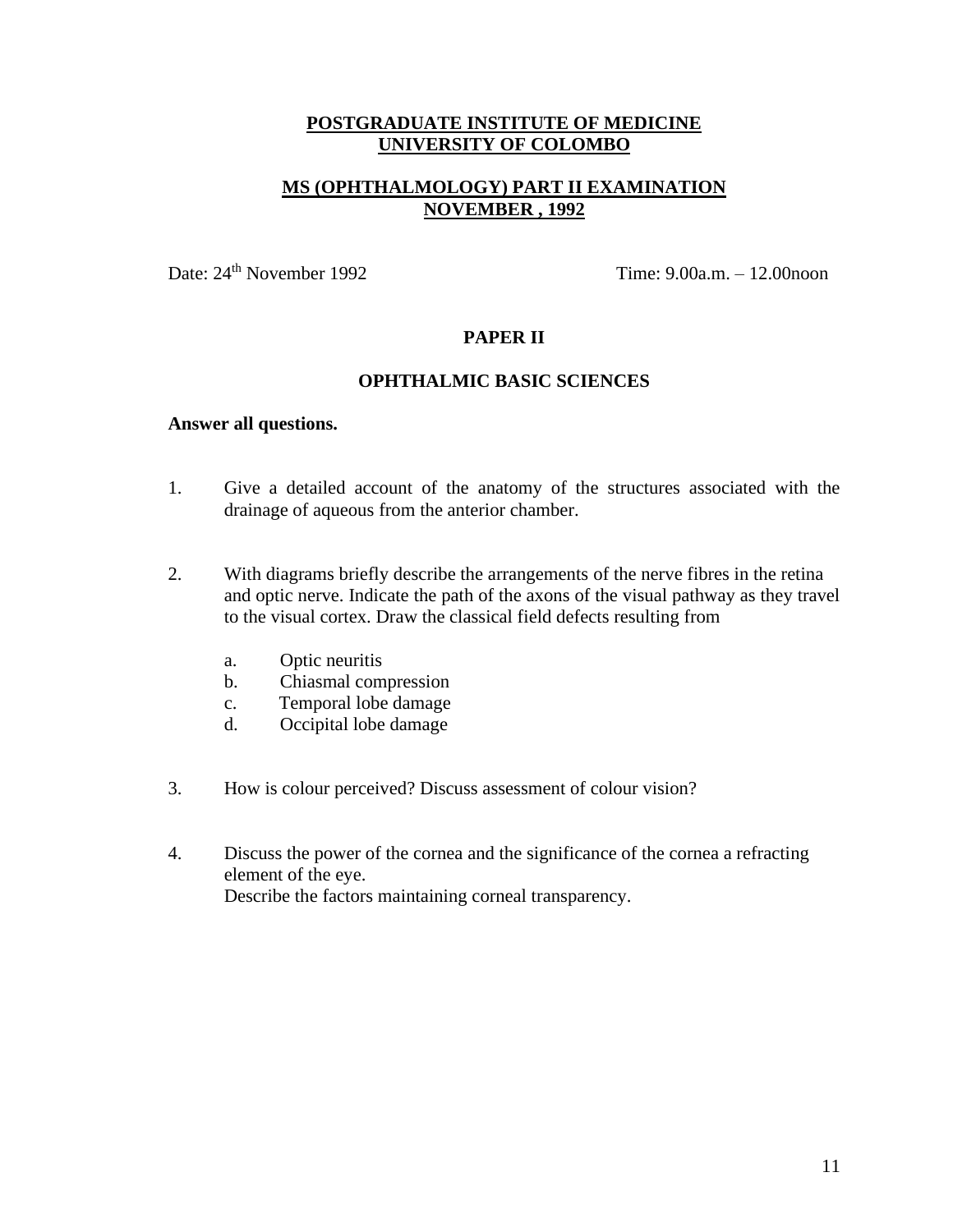# **MS (OPHTHALMOLOGY) PART II EXAMINATION NOVEMBER , 1992**

Date:  $24<sup>th</sup>$  November 1992 Time:  $2.00$  p.m. -  $4.00$  p.m.

## **PAPER III**

#### **OPHTHALMIC SURGERY**

- 1. Discuss the management of a 75-year-old female patient with unilateral opaque cornea and glaucoma. Include the differential diagnosis of most likely causes. Describe how you will perform filtering surgery in such a case.
- 2.
- a. List the ocular manifestations of diabetic eye disease and the underlying pathology.
- b. How is diabetic retinopathy classified? List indications for laser therapy and vitrectomy in this condition.
- c. List particular risks of cataract surgery in a diabetic patient (include ocular and systemic risks)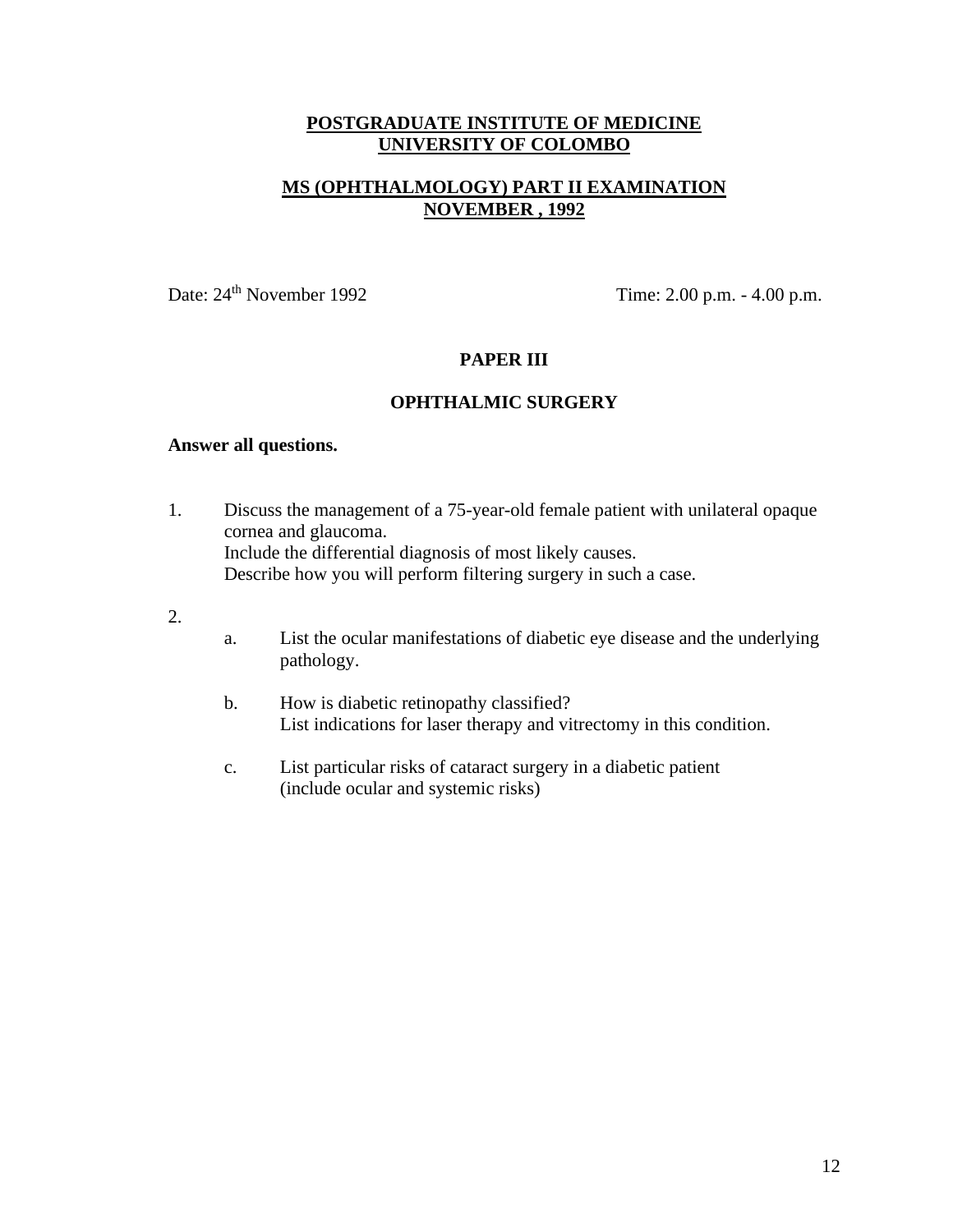# **MS (OPHTHALMOLOGY) PART II (OLD REGULATION) EXAMINATION OCTOBER 1993**

Date:  $25<sup>th</sup> October 1993$  Time:  $2.00$  p.m. -  $4.00$  p.m.

# **PAPER I**

#### **OPHTHALMIC MEDICINE**

- 1. Discuss Neuro-ophthalmic presentation of supratentorial intracranial aneurysms and cavernous sinus anteriovenous fistulae
- 2. Write concise notes on ,
	- (a) Corneal deposits in a 25-year-old man,
	- (b) Ophthalmic manifestations of leprosy in a 50 year old woman,
	- (c) Viral retintis,
	- (d) Congenital esotropia
	- (e) Loss of central vision in a 52 year old woman with Diabetes Mellitus.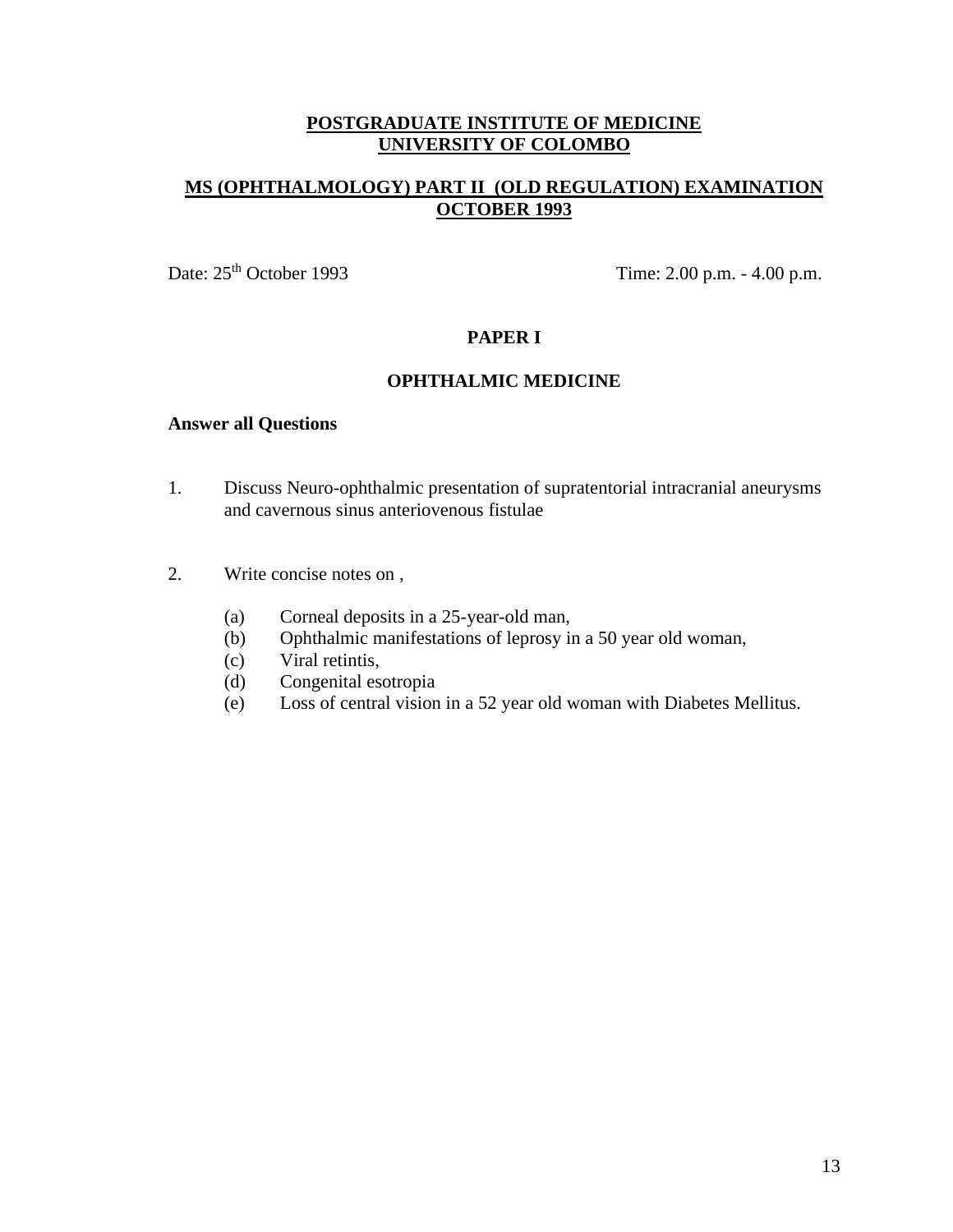# **MS (OPHTHALMOLOGY) PART II (OLD REGULATION) EXAMINATION OCTOBER 1993**

Date: 26th October 1993 Time: 9.00 a.m. - 12.00 noon

## **PAPER II**

#### **OPHTHALMIC BASIC SCIENCES**

- 1. Give an account of the composition of the normal tear film. Describe methods to assess the integrity of the tear film.
- 2. Discuss the power of the lens and the significance of the lens as a refracting element of the eye,
- 3. Write concise notes on ,
	- (a) Antiviral drugs in viral keratitis
	- (b) Optical aberrations of aphakic spectacle lenses
	- (c) Drugs affecting the pupil
	- (d) Neuronal basis of amblyopia
- 4. Discuss the monocular clues of depth perception.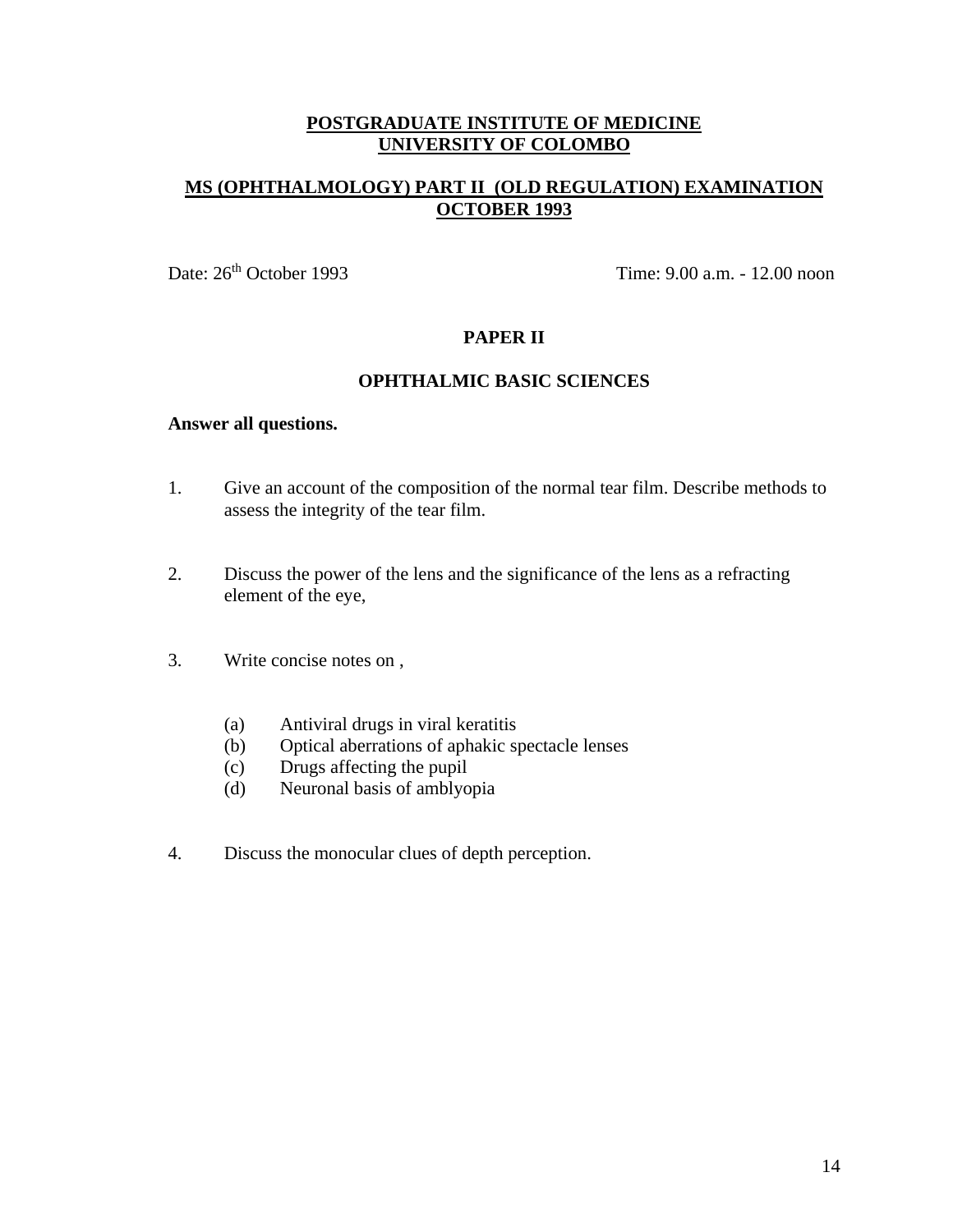# **MS (OPHTHALMOLOGY) PART II (OLD REGULATION) EXAMINATION OCTOBER 1993**

Date:  $26<sup>th</sup> October 1993$  Time:  $2.00$  p.m. -  $4.00$  p.m.

## **PAPER III**

#### **OPHTHALMIC SURGERY**

- 1. Discuss the clinical presentation and management of intraocular foreign body in a forty-year-old male. Include surgical details.
- 2. A Sri Lankan infant presents with unilateral proptosis.
	- a. Discuss the investigations, differential diagnosis and management
	- b. Contrast causes with most common causes of proptosis in a child of 8 years.
	- c. Briefly comment on pathology of one common cause in each group.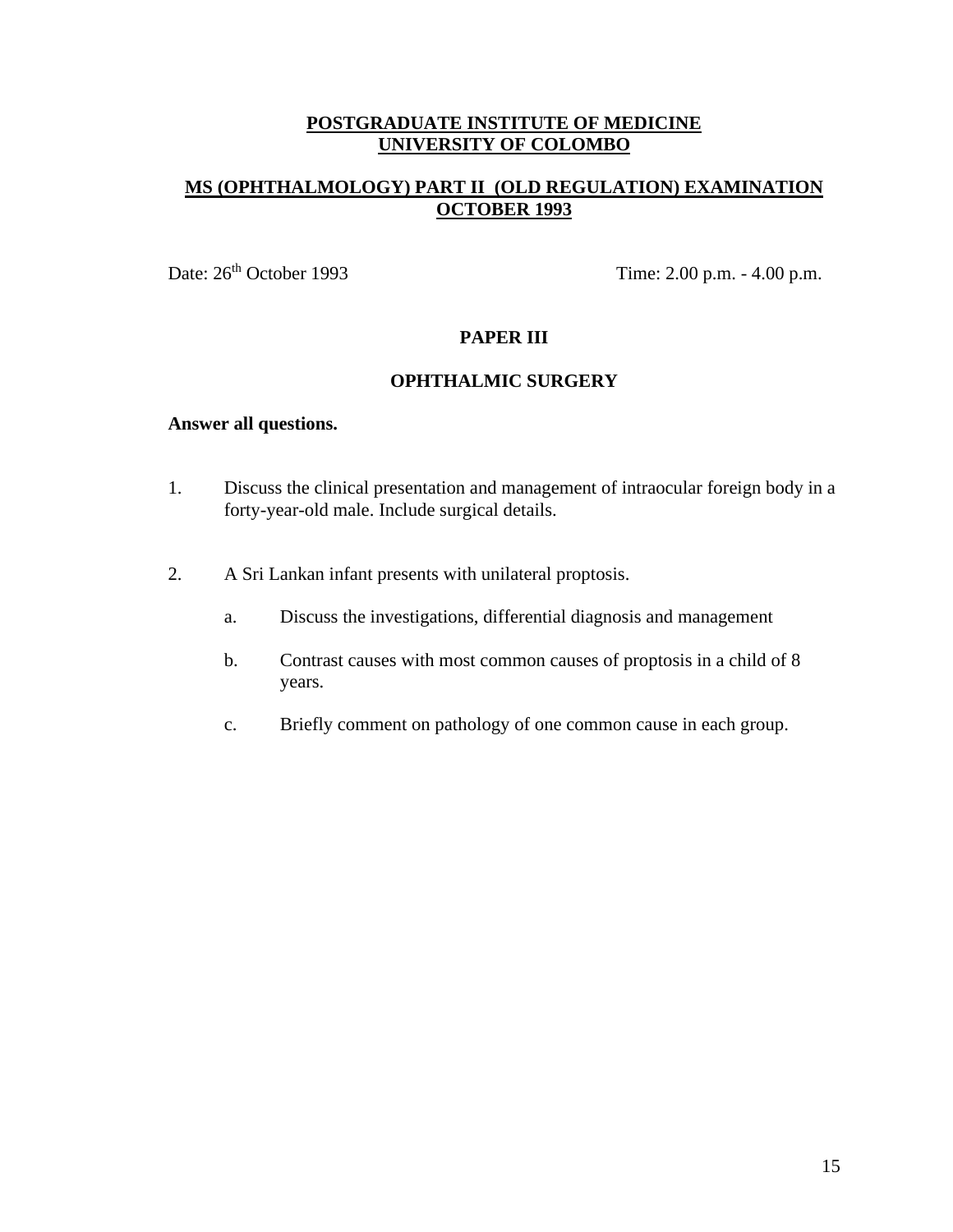# **MS (OPHTHALMOLOGY) PART II (OLD REGULATION) EXAMINATION NOVEMBER 1994**

Date: 14<sup>th</sup> November 1994 Time: 2.00 p.m. - 4.00 p.m.

## **PAPER I**

#### **MEDICAL OPHTHALMOLOGY**

- 1. Describe the ocular manifestations that may occur in acquired Immune Deficiency Syndrome.
- 2. Write short notes on:
	- (a) Anterior segment manifestations of neurofibromatosis.
	- (b) Compare and contrast value of plain X-ray and CAT Scan in ophthalmic investigations.
	- (c) Causes and mechanisms of anterior ischaemic optic neuropathy.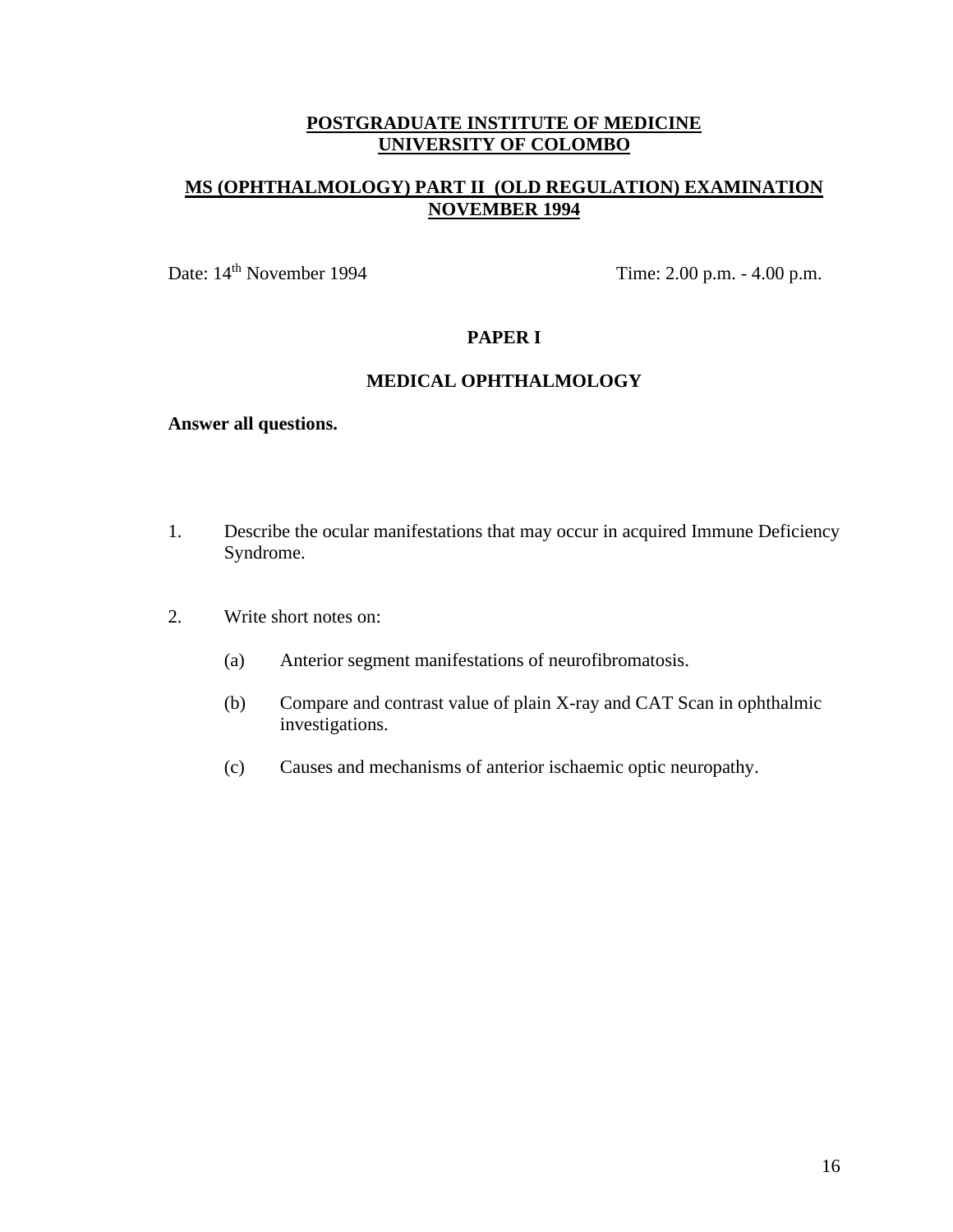# **MS (OPHTHALMOLOGY) PART II (OLD REGULATION) EXAMINATION NOVEMBER 1994**

Date: 15<sup>th</sup> November 1994 Time: 9.00 a.m.- 12.00 noon

## **PAPER II**

#### **OPHTHALMIC BASIC SCIENCES**

- 1. Give an account of the anatomy of the limbus. Discuss its surgical significance.
- 2. Describe the technique of biometry for intra ocular lens power calculations. What are the limits of accuracy? Discuss its various sources of error.
- 3. Describe the medial wall of the orbit. Discuss its surgical importance.
- 4. Write short notes on,
	- (a) Cyclo-oxygenase inhibitors.
	- (b) B-Blockers.
	- (c) Visco elastic material.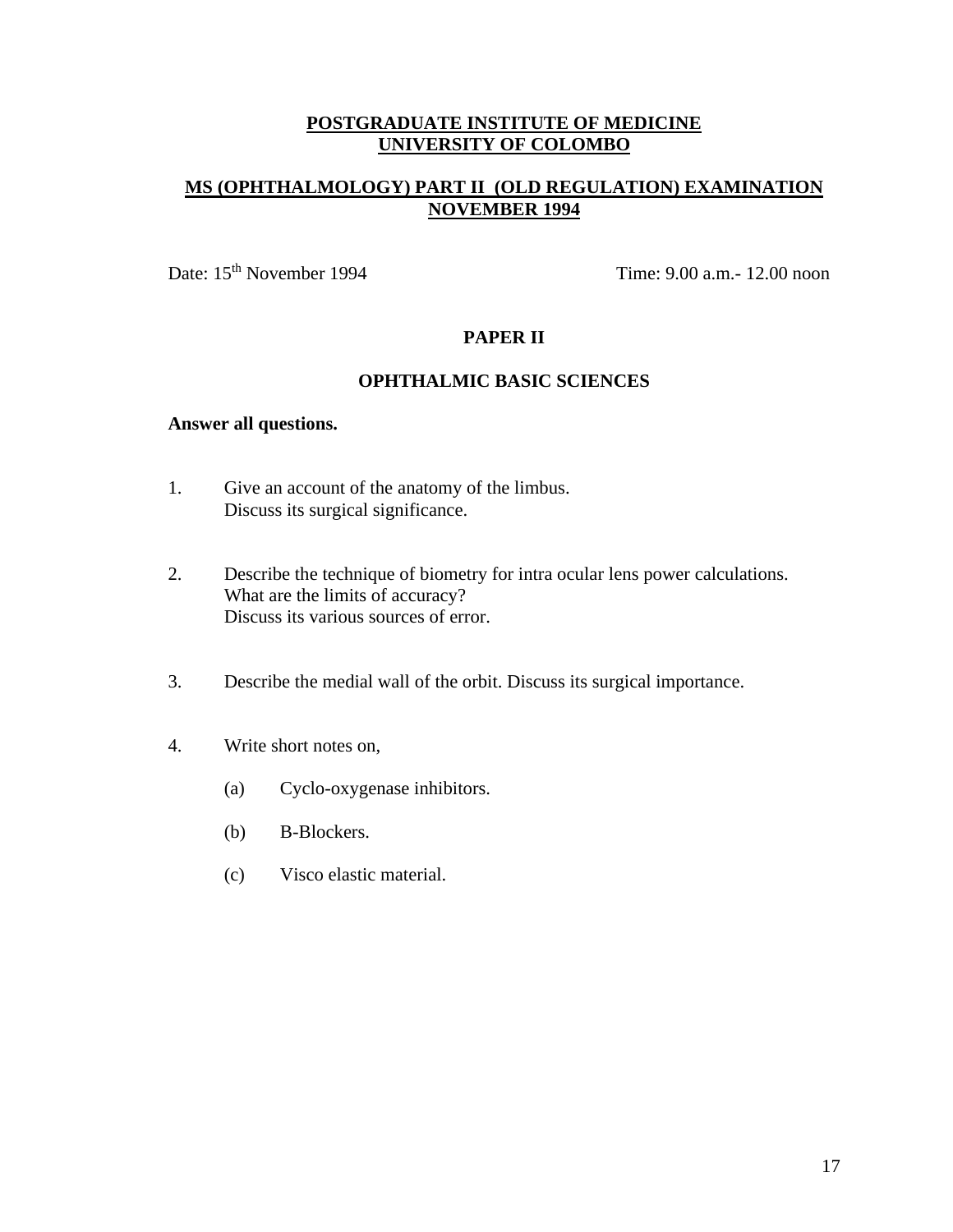# **MS (OPHTHALMOLOGY) PART II (OLD REGULATION) EXAMINATION NOVEMBER 1994**

Date: 15<sup>th</sup> November 1994 Time: 2.00p.m. - 4.00 p.m.

# **PAPER III**

#### **OPHTHALMIC SURGERY**

#### **Answer both questions.**

- 1. Discuss the medical treatment of a patient with alkali injury to his eyes. Discuss in full, the role of surgery in this condition.
- 2. Discuss the etiology of both dislocation and subluxation of lens. What are the possible complications?

Discuss the management of a patient with these conditions including (where relevant) surgical details.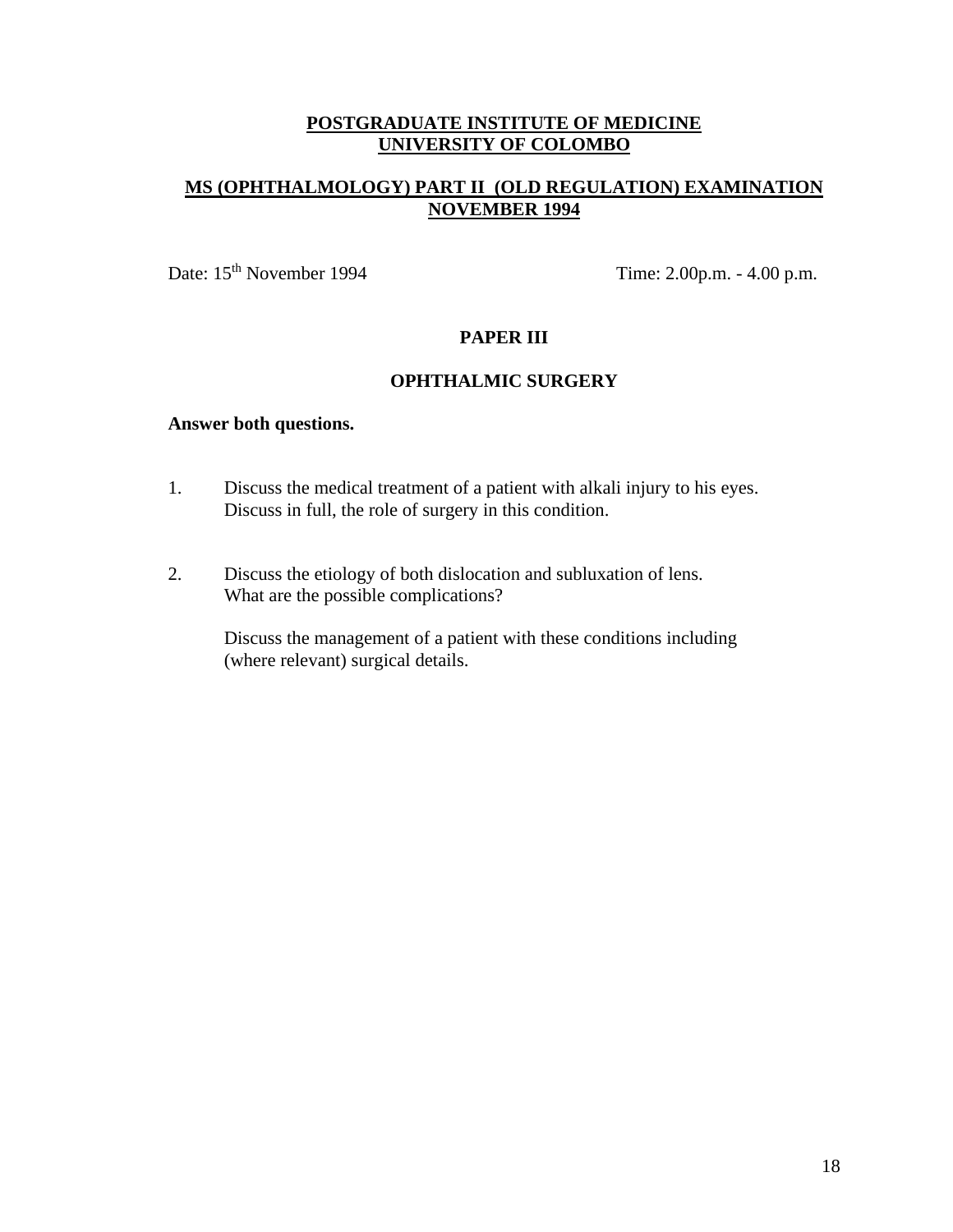# **MS (OPHTHALMOLOGY) PART II (NEW SYLLABUS) EXAMINATION NOVEMBER 1995**

Date:  $27<sup>th</sup>$  November 1995 Time: 2.00 p.m. - 5.00 p.m.

## **ESSAY PAPER**

#### **All questions to be answered.**

- 1. You have recently noticed a greatly increased rate of endophthalmitis after intraocular surgery in your unit. Describe how you mould investigate & rectify the possible causes within the hospital.
- 2. Describe the abnormal conditions of the lens which may give rise to glaucoma & discuss their management.
- 3. Describe the adverse effects of drugs taken systemically upon the eye.
- 4. Write concise notes on ,
	- a. Indications & complications of the use of Nd: YAG laser in the eye.
	- b. The use of Botulinum Toxin A in ophthalmic practice
	- c. The advantages & disadvantages of phacoemulsification for cataract surgery.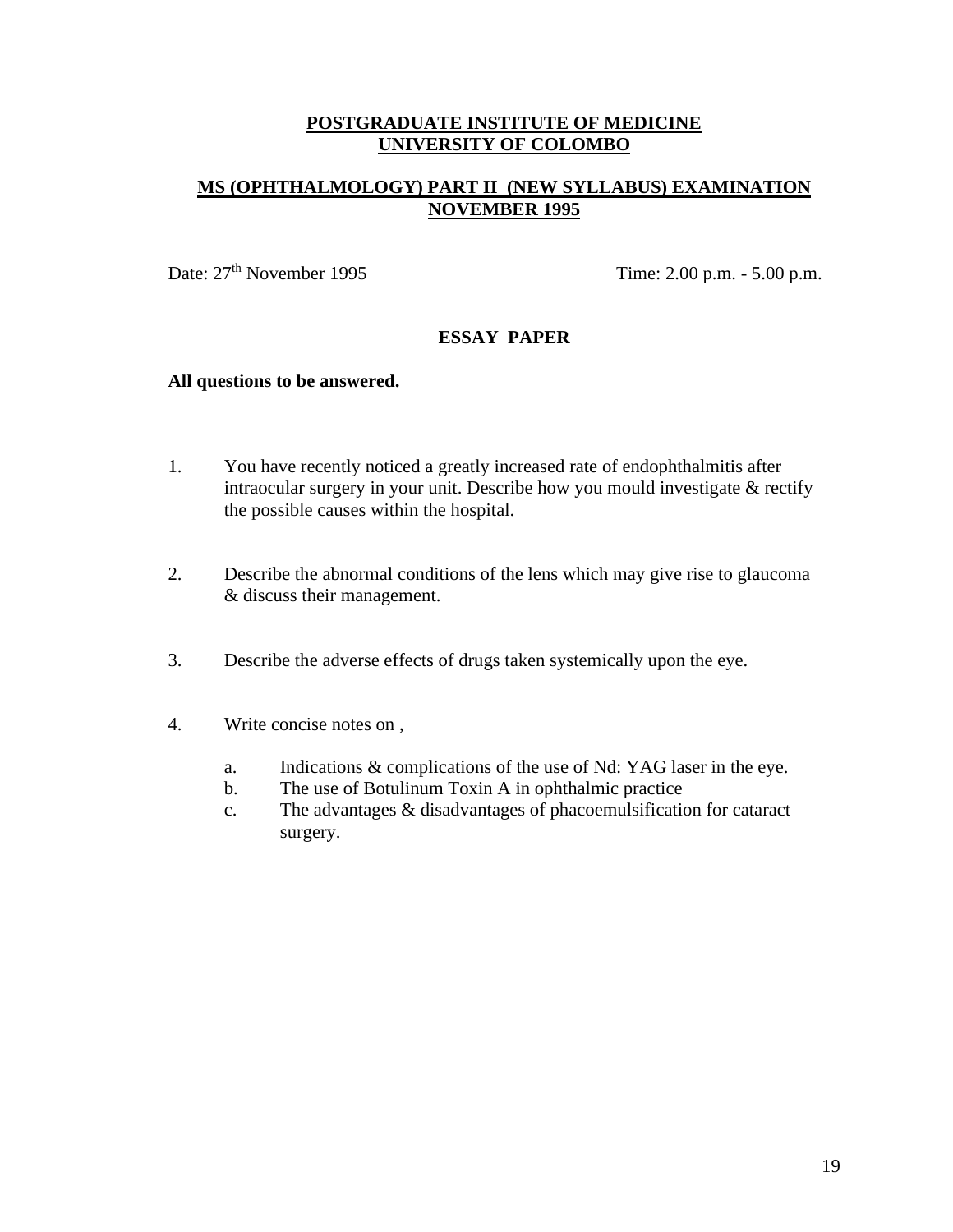# **MS (OPHTHALMOLOGY) PART II EXAMINATION NOVEMBER 1996**

Date:  $4^{\text{th}}$  November 1996 Time: 2.00 p.m. - 5.00 p.m.

## **ESSAY PAPER**

#### **All questions to be answered.**

- 1. What pre-operative, intra-operative and post-operative assessment and procedures would you adopt, to reduce astigmatism following extra-capsular cataract xtraction with an intra-ocular lens implant (phaco excluded).
- 2. Write an essay on retinopathy of prematurity.
- 3. Write notes on four of the following ,
	- a. Causes of childhood blindness in Sri Lanka, emphasizing genetic, infective and nutritional factors.
	- b. Suppurative keratitis.
	- c. Excimer laser and its uses.
	- d. The management of retinal breaks
	- e. Retinitis pigmentosa.
	- f. Wilson's disease.
- 4. In diabetes mellitus what do you mean by sight-threatening retinopathy? How does its prevalence differ in type I and type II diabetes?

How would you set up a screening and management program to reduce diabetic blindness?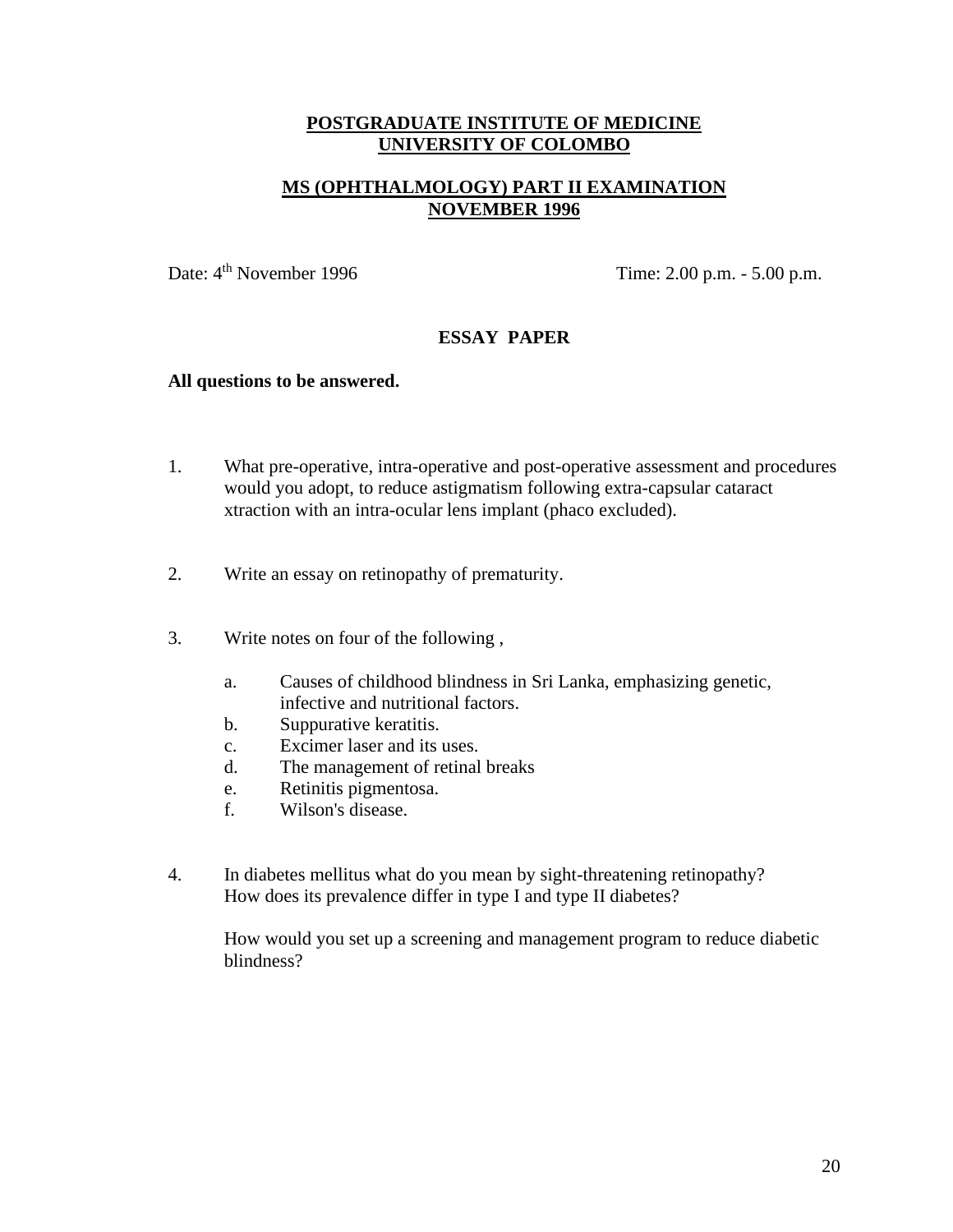# **MS (OPHTHALMOLOGY) PART II EXAMINATION NOVEMBER, 1997**

Date: 10<sup>th</sup> November 1997 Time: 2.00 p.m. -5.00 p.m.

# **ESSAY PAPER**

#### **All questions to be answered.**

- 1. A six-month-old child is brought to you by her mother, who is concerned that the child has poor vision. What is your plan of investigation?
- 2. Write brief notes on,
	- a. The vector forces causing involutional entropion.
	- b. Induced astigmatism following cataract surgery.
	- c. Causes of inability to bury a 10/0 nylon knot
	- d. Capsulorhexis
	- e. Anti-prolifeative agents
- 3. Write short notes on ,
	- a. Vernal catarrh
	- b. Horner's syndrome,
	- c. Cystinosis,
	- d. The ophthalmoscopic changes at the optic nerve head and in the retina, in primary open angle glaucoma.
	- e. Ocular complications of topical and systemic steroid use.
- 4. Discuss the causes and clinical presentation of optic nerve head swelling, indicating how you would investigate the problem. How does the patient's age influence your diagnostic expectations.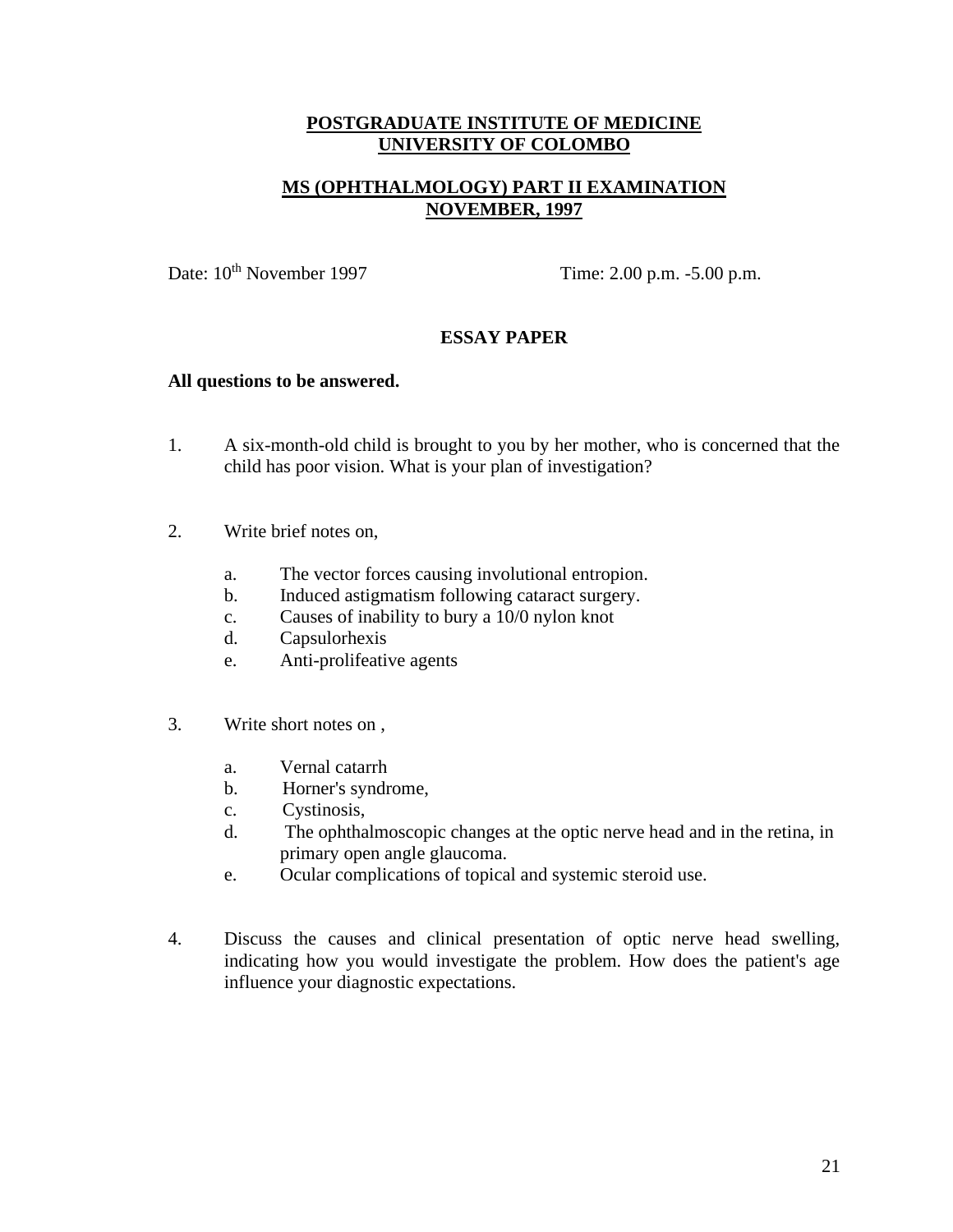# **MS (OPHTHALMOLOGY) PART II EXAMINATION NOVEMBER , 1998**

Date: 16<sup>th</sup> November 1998 Time: 2.00p.m. - 5.00p.m

### **ESSAY PAPER**

### **All questions are to be attempted. All questions are of equal value. Each question must be answered in a separate Book.**

- 1. An infant-aged six months is brought to see you with a right esotropia measuring at least 40 prism dioptres. Describe your examination techniques and your subsequent management. Exclude details of surgical technique.
- 2. Discuss the pathology and management of lesions at the limbus.
- 3. What are the risk factors for failure of glaucoma filtering surgery? Discuss the management of intractable glaucoma after failure of medical treatment and glaucoma filtering surgery.
- 4. Write notes on,
	- (a) Pneumatic Retinopexy
	- (b) Capsulorhexis
	- (c) Optokinetic Nystagmus
	- (d) Indentation Gonioscopy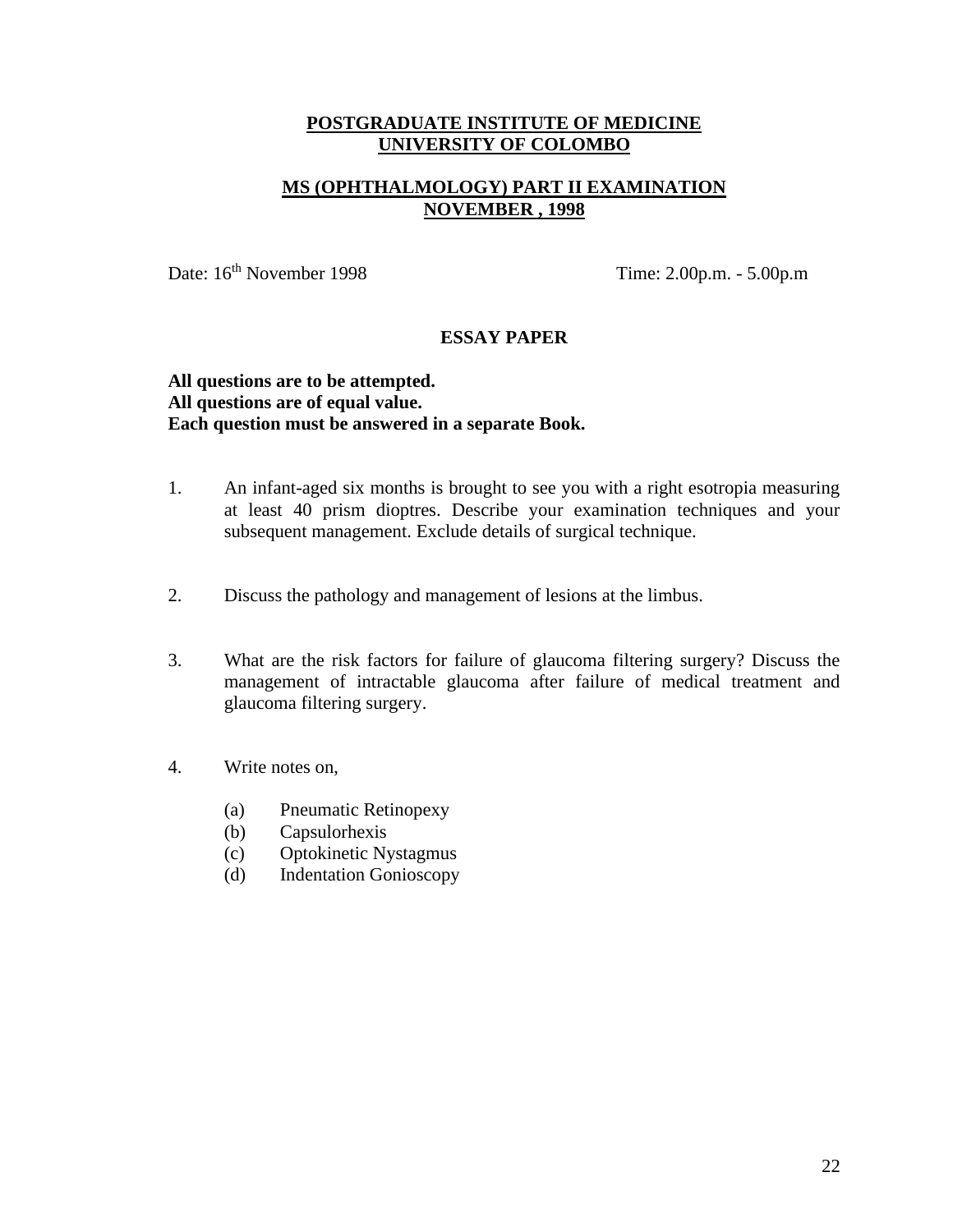# **MS (OPHTHALMOLOGY) PART II EXAMINATION APRIL , 1999**

Date:  $28<sup>th</sup>$  April 1999 Time:  $2.00$  p.m. -  $5.00$  p.m.

### **ESSAY PAPER**

#### **All questions are to be answered. All questions are of equal value**

- 1. A 10-year-old girl presents with a history of progressive deterioration of vision in both eyes with no obvious ophthalmic abnormality. Discuss the differential diagnosis and investigation.
- 2. Write short notes on ,
	- a. Acyclovir
	- b. Cancyclovir
	- c. Vancomycin
	- d. Brimonidine
- 3. Discuss the changes that occur in the vitreous and retina in a patient with a retinal break.

How would you assess the visual prognosis in a patient with rhegmatogenous retinal detachment during fundus examination of the retina?

4. A female patient 50 years of age presents with unilateral proptosis of two weeks duration. Discuss the probable causes and their management.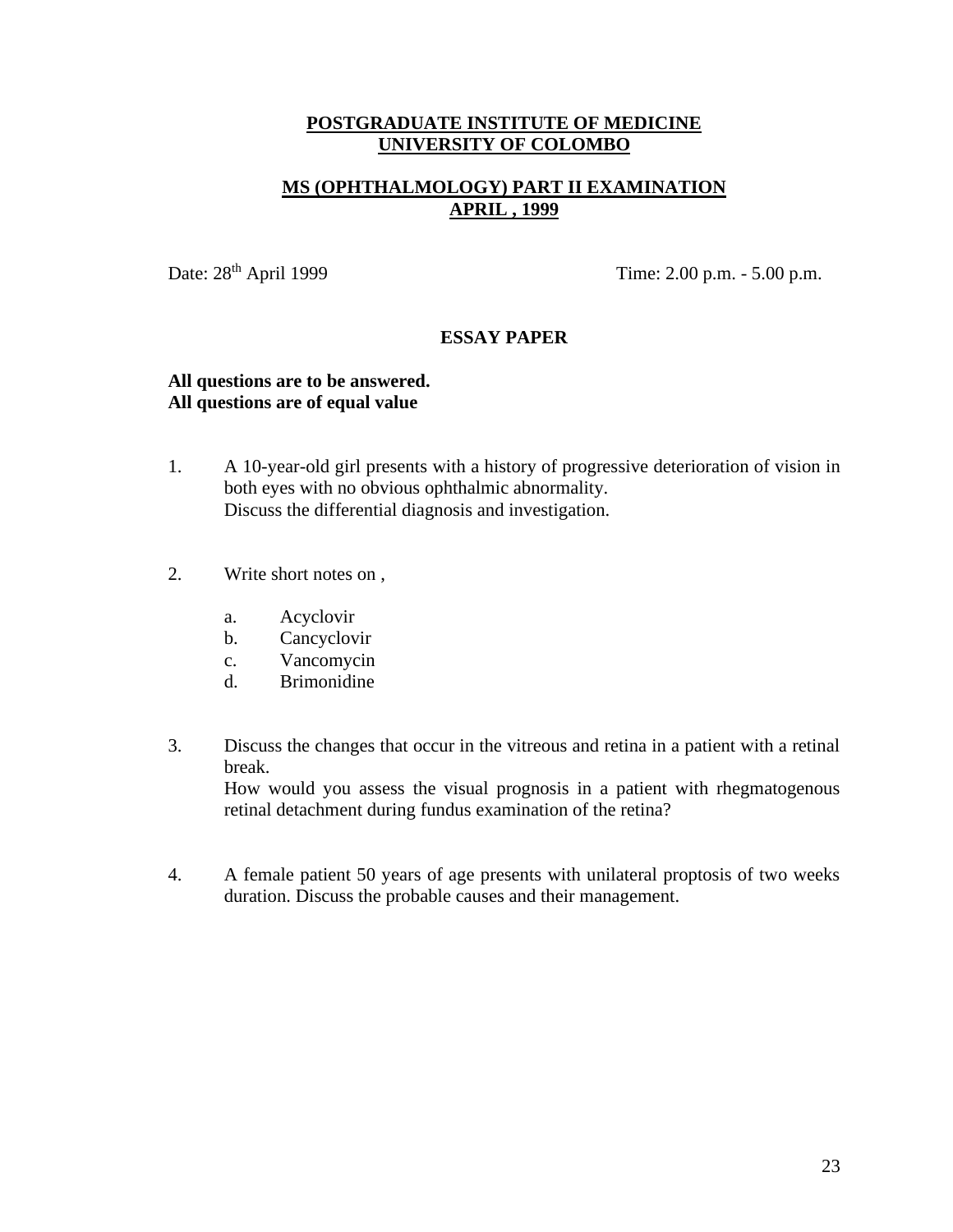# **MD (OPHTHALMOLOGY) PART II EXAMINATION NOVEMBER, 2000**

Date: 13<sup>th</sup> November, 2000 Time: 2.00 p.m. - 5.00 p.m.

## **ESSAY PAPER**

## **All questions are to be answered All questions are of equal value**

- 1. Discuss the uses of lasers in ophthalmology.
- 2. A sixty year old patient presents with sudden loss of vision in one eye. How would you manage this patient ?
- 3. Discuss the clinical sequalae of chemical injuries to the eye. Discuss the medical management.
- 4. A patient listed for cataract extraction with lens implant has vitreous loss during surgery. How would you manage, this patient. How could it be prevented ?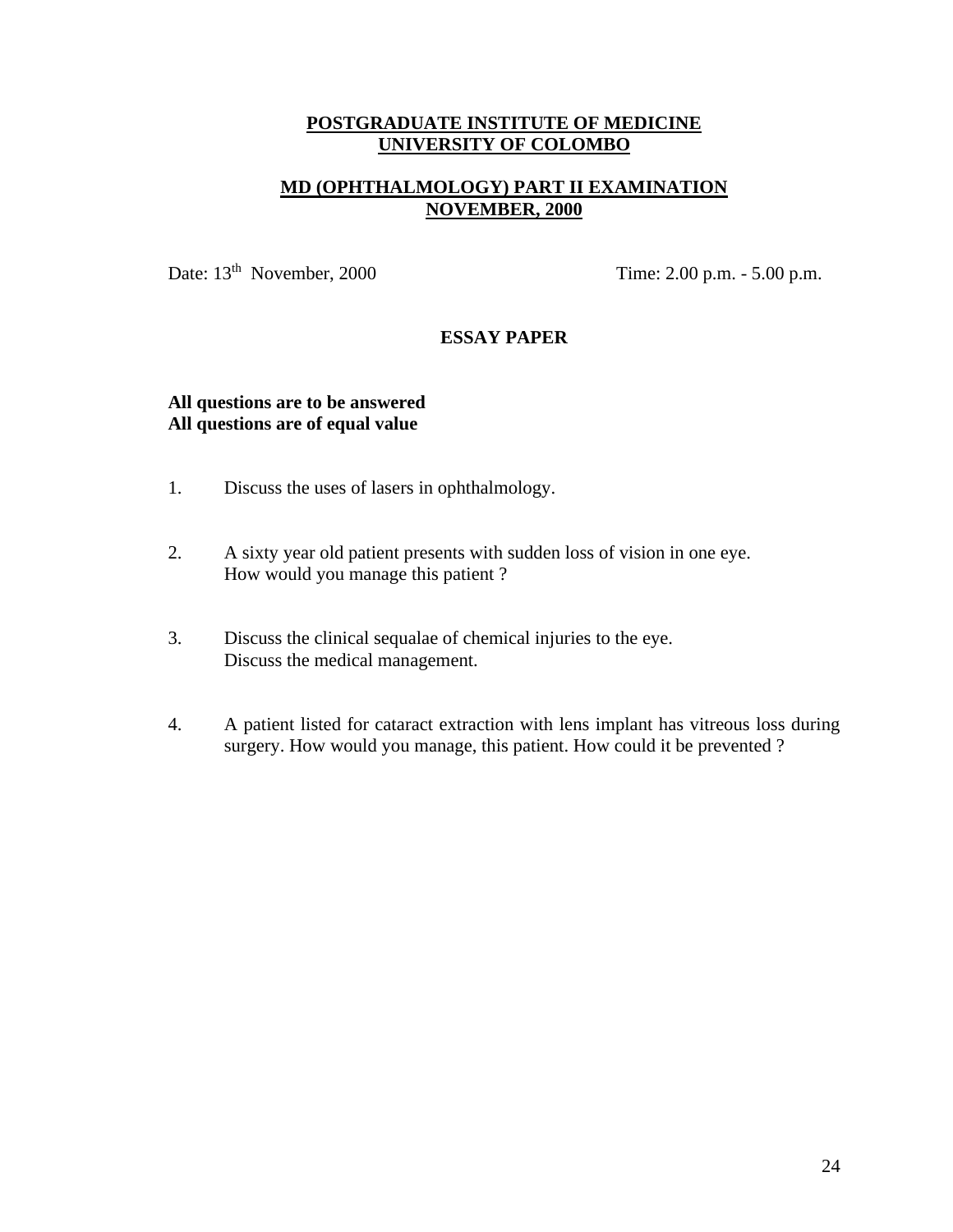# **MD (OPHTHALMOLOGY) PART II EXAMINATION JUNE, 2001**

Date: 1<sup>st</sup> June, 2001

Time: 1.00 p.m. - 4.00 p.m.

## **ESSAY PAPER**

## **All questions are to be answered All questions are of equal value**

- 1. Write an essay on the pathological mechanisms involved in peripheral retinal ischaemia. Briefly out line the principles of management.
- 2. Discuss management of a patient who presents to the clinic with Anisocoria.
- 3. What is meant by the term "secondary glaucoma" ? Discuss causes and the mechanisms involved.
- 4. Write short notes on the following:
	- A. Acanthamoeba keratitis
	- B. Toxoplasma gondii and its effects on the eye
	- C. Leprosy and its ophthalmic manifestations
	- D. Chlamydial conjunctivitis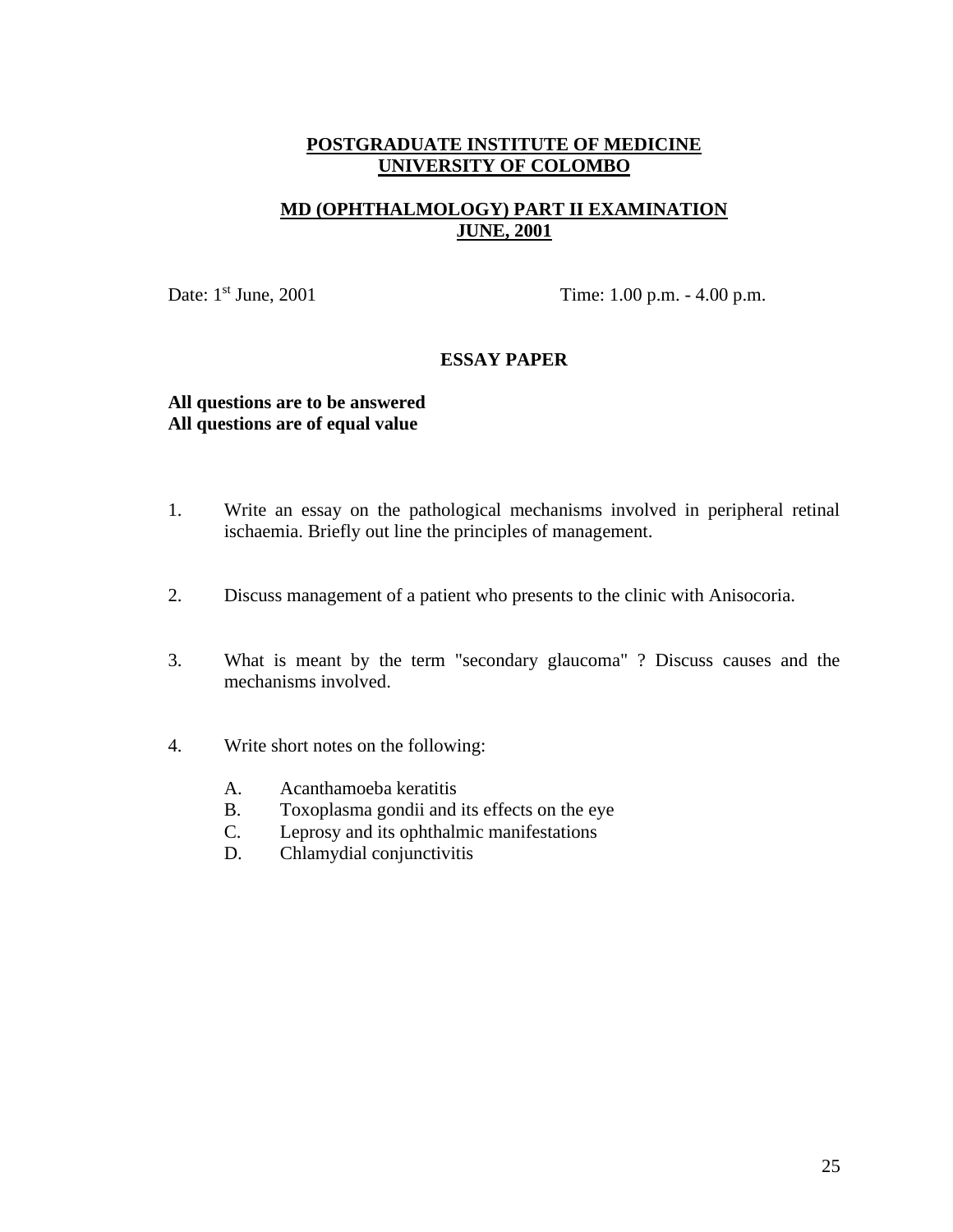# **MD (OPHTHALMOLOGY) PART II EXAMINATION FEBRUARY, 2002**

Date: 8<sup>th</sup> February, 2002

Time:  $1.00$  p.m.  $- 4.00$  p.m.

## **ESSAY PAPER**

#### **All questions are to be answered**

- 1. A 35 year old man working as a mechanic presents with a history of a piece of metal striking his right eye while hammering.
	- a) Describe briet1y how you would clinically assess this patient.

(30 marks)

- b) List the investigations and describe their usefulness in assessing the nature and extent of the injury. (30 marks)
- c) List the principles of management. (20 marks)
- d) If the patient develops a hypopyon on the  $2<sup>nd</sup>$  day, list the steps you would take in the further management. (20 marks)
- 2. A medical registrar requests your opinion on a female patient aged 40 with headaches, because he thinks there is bilateral papilloedema. Discuss your assessment, particularly of the eyes. (100 marks)
- 3. Discuss the possible causes and the clinical ophthalmic assessment of a child aged 3 years presenting with an abnonnal head posture. (100 marks)

### 4. Write short notes on :

a) Delayed graft failure following penetrating keratoplasty

(40 marks)

- b) Management of bleb failure in the tirst 3 weeks after trabeculectomy in a phakic eye. (30 marks)
- c) Corneal complications following phacoemulsitication (30 marks)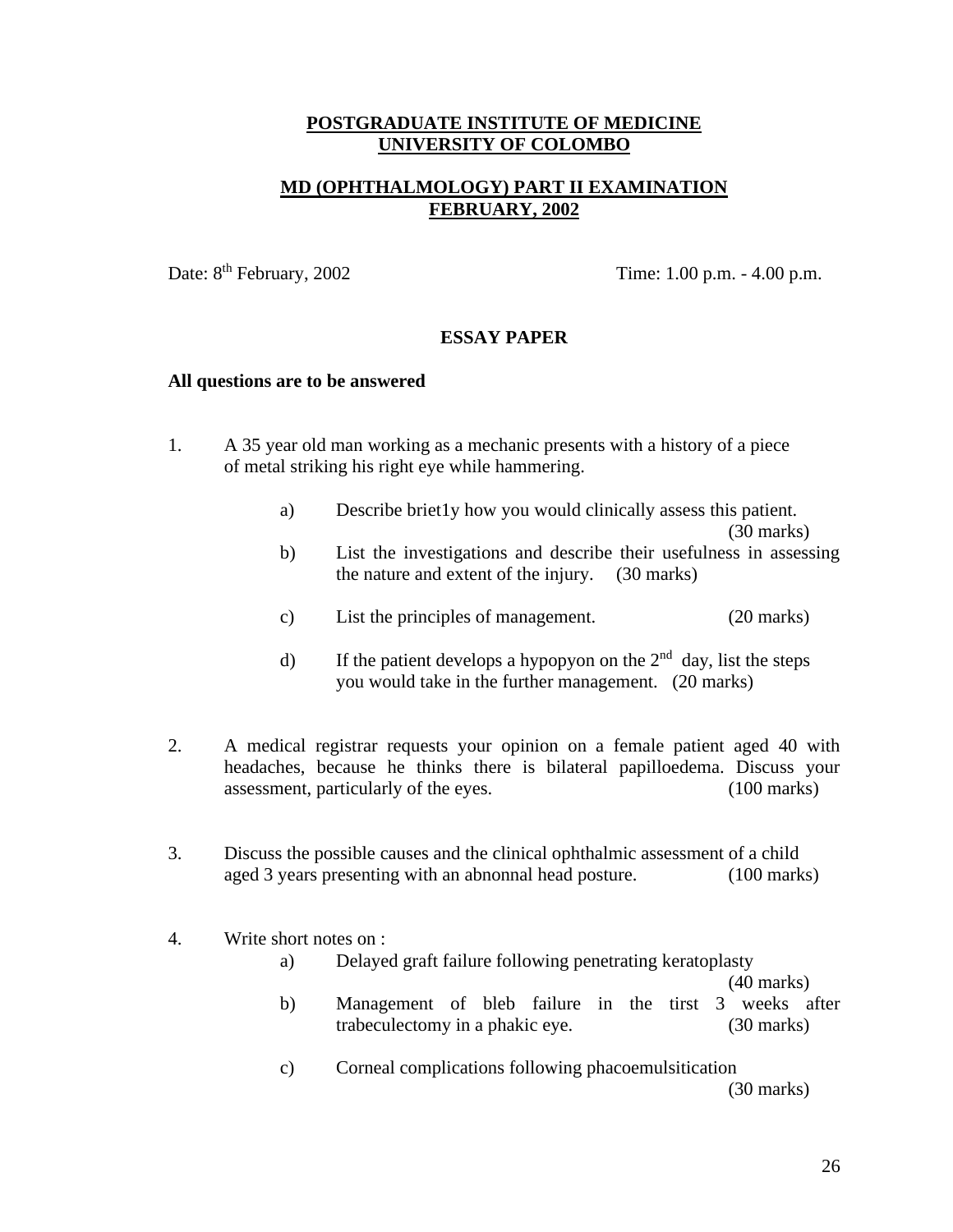# **MD (OPHTHALMOLOGY) PART II EXAMINATION JULY, 2002**

Date: 15<sup>th</sup> July, 2002 Time: 2.00 p.m. - 4.00 p.m.

#### **ESSAY PAPER**

#### **All questions are to be answered Answer each question in a separate book.**

| Why is it important to assess the corneal curvature?              | $(30 \text{ marks})$ |
|-------------------------------------------------------------------|----------------------|
| Describe the methods used to assess the corneal curvature and the |                      |
| optical principles underlying them.                               | $(70 \text{ marks})$ |

2. A patient aged 62 years is planning to undergo cataract surgery in his right eye. He is aphakic in the left eye. How would you advise the patient on the management options available giving optical advantages and disadvantages (use ray diagrams to explain). (100 marks)

#### 3. Discuss the ,

| $\left( a\right)$ |  |  | optical principle of multifocal spectacles | $(40 \text{ marks})$ |
|-------------------|--|--|--------------------------------------------|----------------------|
|-------------------|--|--|--------------------------------------------|----------------------|

- (b) optical principle underlying incorporation of prisms into spectacles (30 marks)
- (c) use of protective glasses indicating where appropriate the physical and optical properties of the materials used (30 marks)

#### 4. Write short notes on ,

| (a) | Sturm's conoid and interval of Sturm                     | $(25 \text{ marks})$ |
|-----|----------------------------------------------------------|----------------------|
| (b) | Back vertex distance                                     | $(25 \text{ marks})$ |
| (c) | Maddox wing                                              | $(25 \text{ marks})$ |
| (d) | Oblique astigmatism as an aberration of spherical lenses |                      |

(25 marks)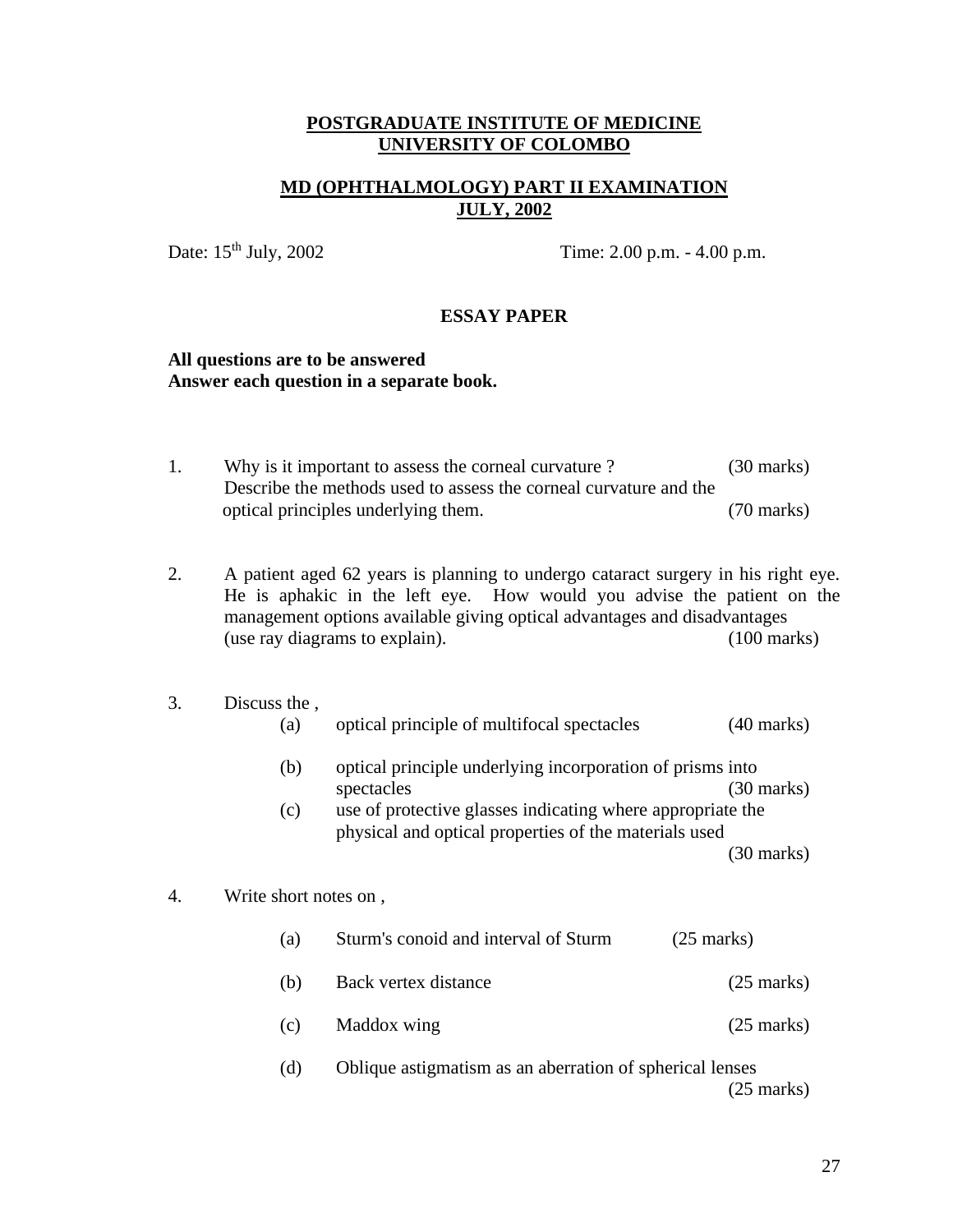# **MD (OPHTHALMOLOGY) PART II EXAMINATION NOVEMBER, 2002**

Date: 11<sup>th</sup> November, 2002

Time:  $1.00$  p.m.  $- 4.00$  p.m.

#### **ESSAY PAPER**

#### **All questions are to be answered. Answer each question in a separate book.**

- 1. Discuss how you would assess the visual acuity in children under the age of 6 years.
- 2. Discuss the following ,
	- a). Physical properties and other factors in the choice of a viscoelastic material in phacoemulsification cataract surgery.
	- b) Design and material of intra ocular lenses. (Trade names are to be avoided)
- 3. Write short notes on :
	- a). Significance of vitreous floaters.
	- b) Management of flat retinal breaks.
	- c). Mechanism of action of long acting gases used in retinal surgery .
- 4. Discuss briefly the following:
	- a). The indications for retinal fluorescein angiography in diabetic retinopathy.
	- b) The role of CT, MRI and Ultrasonography in the management of intraocular foreign body.
	- c.) The preoperative assessment of patients with congenital ptosis.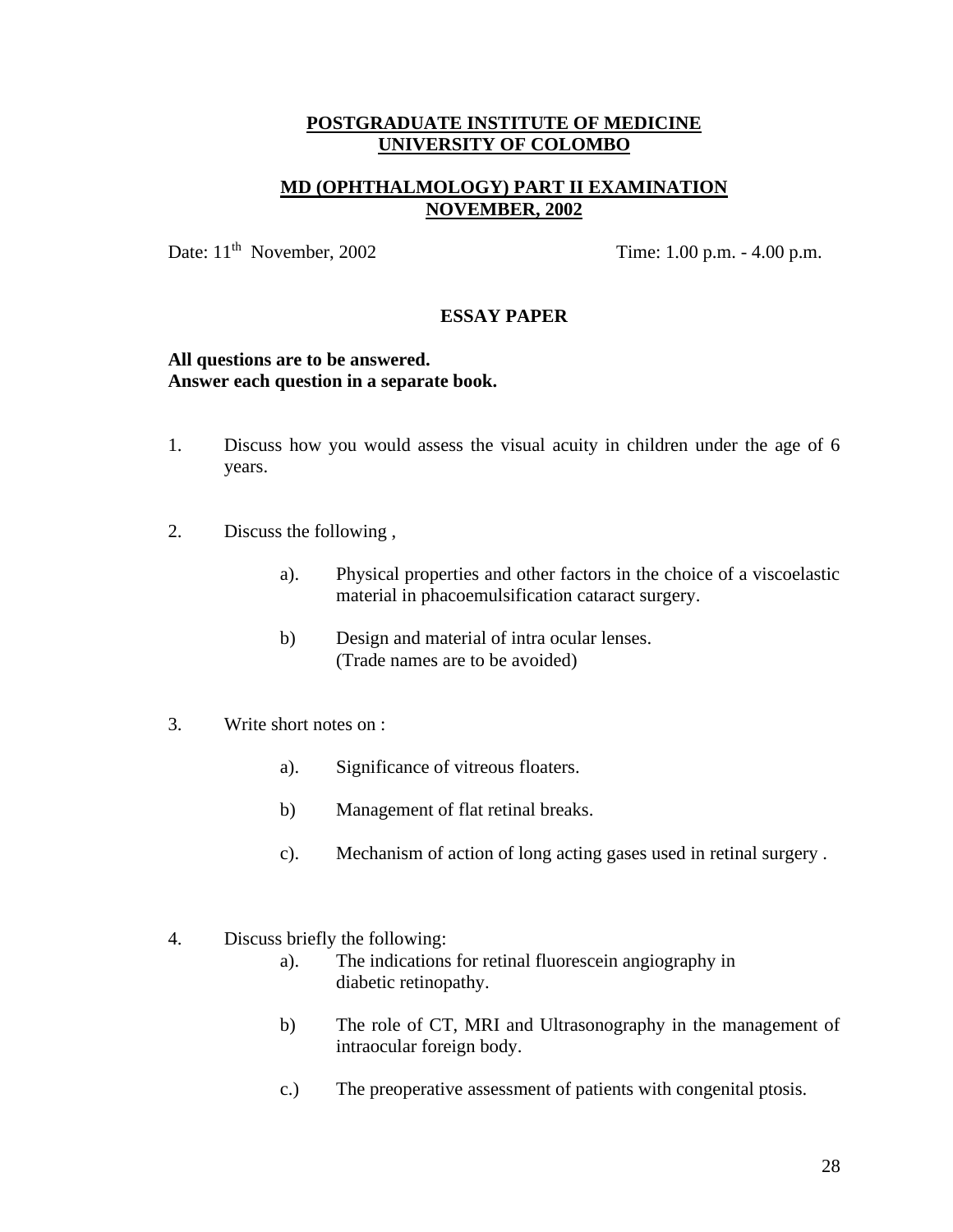# **MD (OPHTHALMOLOGY) PART II EXAMINATION NOVEMBER, 2003**

Date:  $10^{th}$  November, 2003

Time: 1.00 p.m. - 4.00 p.m.

## **ESSAY PAPER**

### **All questions are to be answered. Answer each question in a separate book.**

- 1. Discuss briefly the following:
	- a. Types of incisions used in phacoemulsification cataract surgery with foldable intra ocular implantation.
	- b. The diagnosis and management of Ocular Hypertension.
- 2.
- a. Describe the classification of Sub Retinal Choroidal Neovascular Membranes.
- b. Discuss the natural history and the scope for assessment and treatment of this condition, including visual rehabilitation.
- c. How would you explain this condition to a patient emphasising the natural history together with the limitations of treatment options.
- 3. Discuss the management of a child presenting with unilateral hypopyon uveitis of a sudden onset.
- 4. Write short notes on:
	- i. Photo stress test
	- ii. Bell's phenomenon
	- iii. Gaze evoked amaurosis
	- iv. Visual neglect (unilateral visual hemi inattention)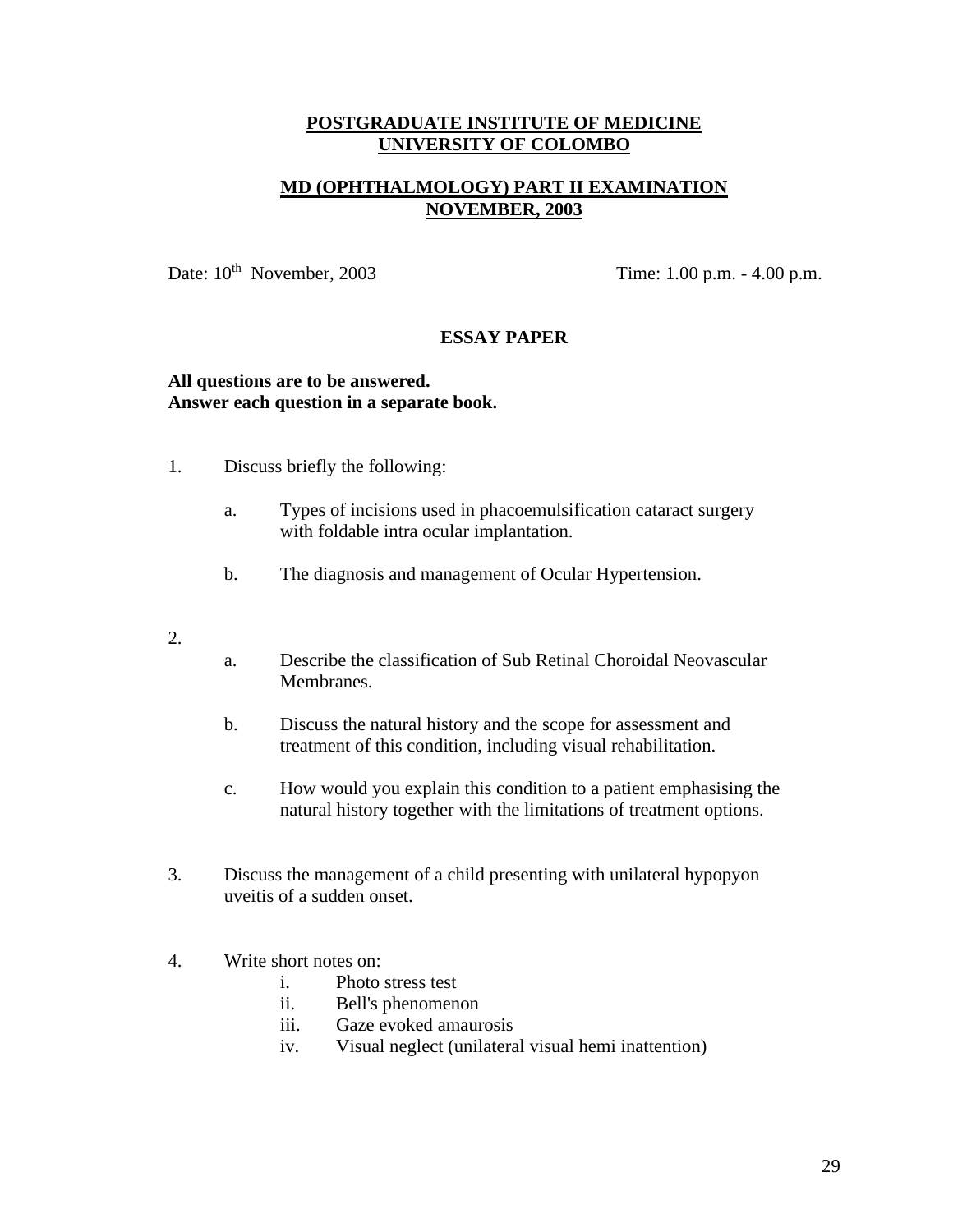# **MD (OPHTHALMOLOGY) PART II** / **MODULE IV EXAMINATION OCTOBER, 2004**

Date:  $25<sup>th</sup> October, 2004$  Time: 1.00 p.m. - 4.00 p.m.

#### **ESSAY PAPER**

#### **All questions are to be answered. Answer each question in a separate book.**

- 1. The first post operative refraction following cataract surgery shows a high astigmatic error. Enumerate the causes and discuss the management including prevention.
- 2. A 60 year old man is noted to have optic disc cupping and a disc haemorrhage on routine examination. Visual acuity is 6/12 OU with minus 1.5D spherical refraction. The tension is 16 mmHg OD and 17mmHg OS. The slit lamp examination shows mild nuclear sclerosis. The remainder of slit lamp examination is normal.
	- a) How would you evaluate this patient in order to arrive at a diagnosis ?
	- b) What relevant questions should be asked in the history ?
	- c) What investigations you would like to request ?
	- d) How would you interpret the results of the investigations ?
- 3. Three year old child with an acute onset esotropia, is referred for an eye examination. There is no history of birth trauma. Neonatal, medical and surgical history is normal. No family history of retinoblastoma.
	- a) What is the differential diagnosis?
	- b) How would you investigate this child.
- 4. A 45 year old myopic man is admitted with a complaint of rapid deterioration of vision in his only seeing eye. The examination findings are a visual acuity of 6/60 with a macula off, superotemporal bullous retinal detachment with a single tear at 11 clock hours.
	- a) List the surgical methods available to reattach his retina.
	- b) What method would you choose and list the reasons why ?
	- c) List the disadvantages of the method you choose.
	- d) The patient is discharged with an attached retina following surgery, but presents with redetachment in three weeks. List the possible causes.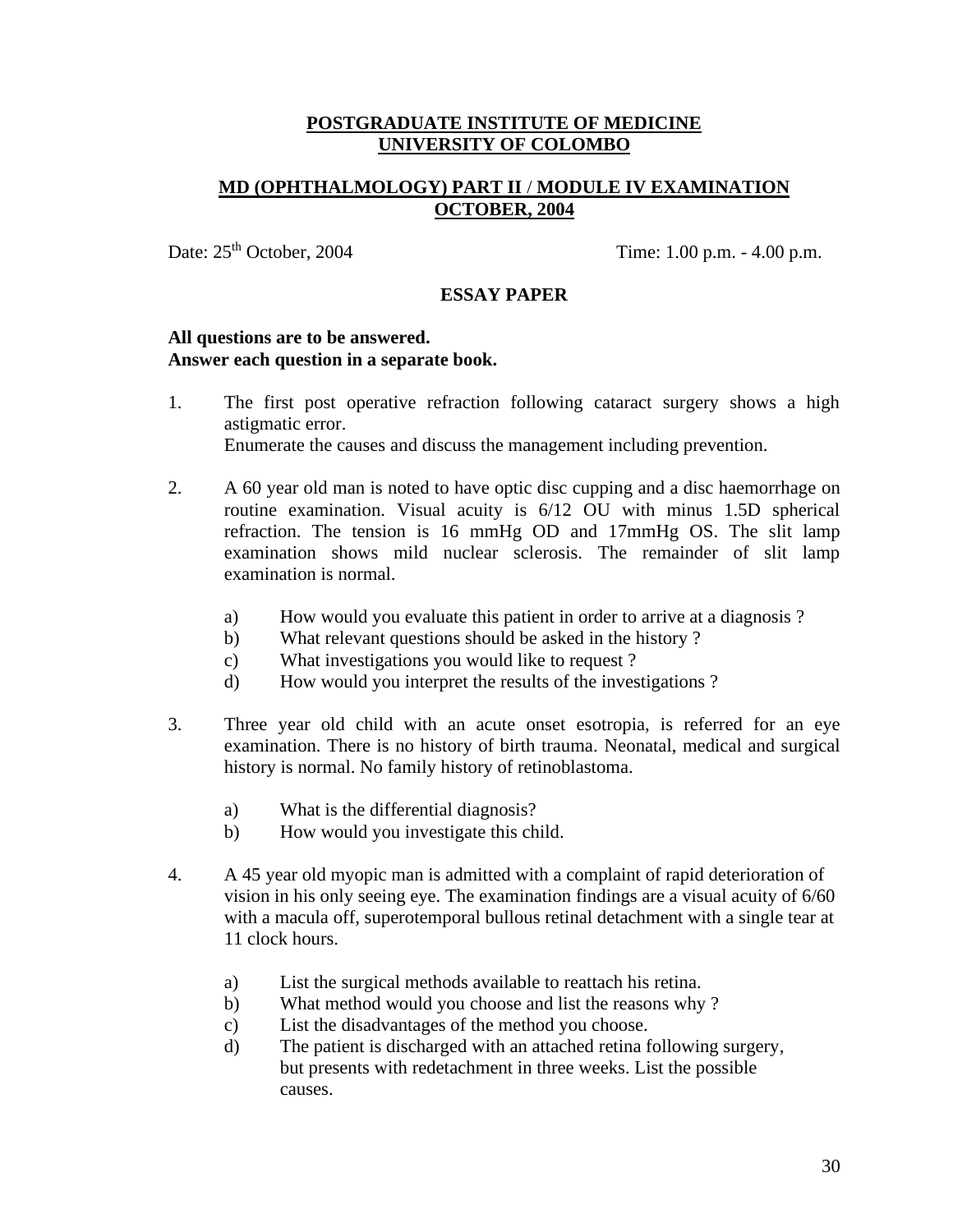### **MD (OPHTHALMOLOGY) PART II/MODULE IV EXAMINATION AUGUST, 2006**

Date **:-** 16<sup>th</sup> August 2006

Time **:-** 1.00 p.m. - 4.00 p.m.

# **ESSAY PAPER**

#### **All questions are to be answered. Answer each question in a separate book.**

- 1. 3 year old child presents with ptosis.
	- (a) What clinical features will you examine for ?
	- (b) Briefly discuss the management of this child.
	- (c) What are the post-operative complications of levator palpebrae superioris resection ?
- 2. Discuss how would you improve the outcome of phacoemulsification cataract surgery by
	- (a) incision design
	- (b) optimising phacodynamics
	- (c) intraocular lens design and material
- 3. A 58 year old man presented to the casualty department with sudden onset of poor vision in right eye.

On examination he was found to have a RAPD. (relative afferent pupillary defect) and funduscopy revealed a pallid disc swelling on right eye. His left eye was normal.

Discuss the management of this patient.

4. A 60 year old male with a 15 year history of diabetes presents with a sudden loss of vision in his right eye. No retinal detail is evident owing to a moderately dense right vitreous haemorrhage.

Describe how you would manage this patient. Include the history and examination findings you would look for, investigations and treatment options.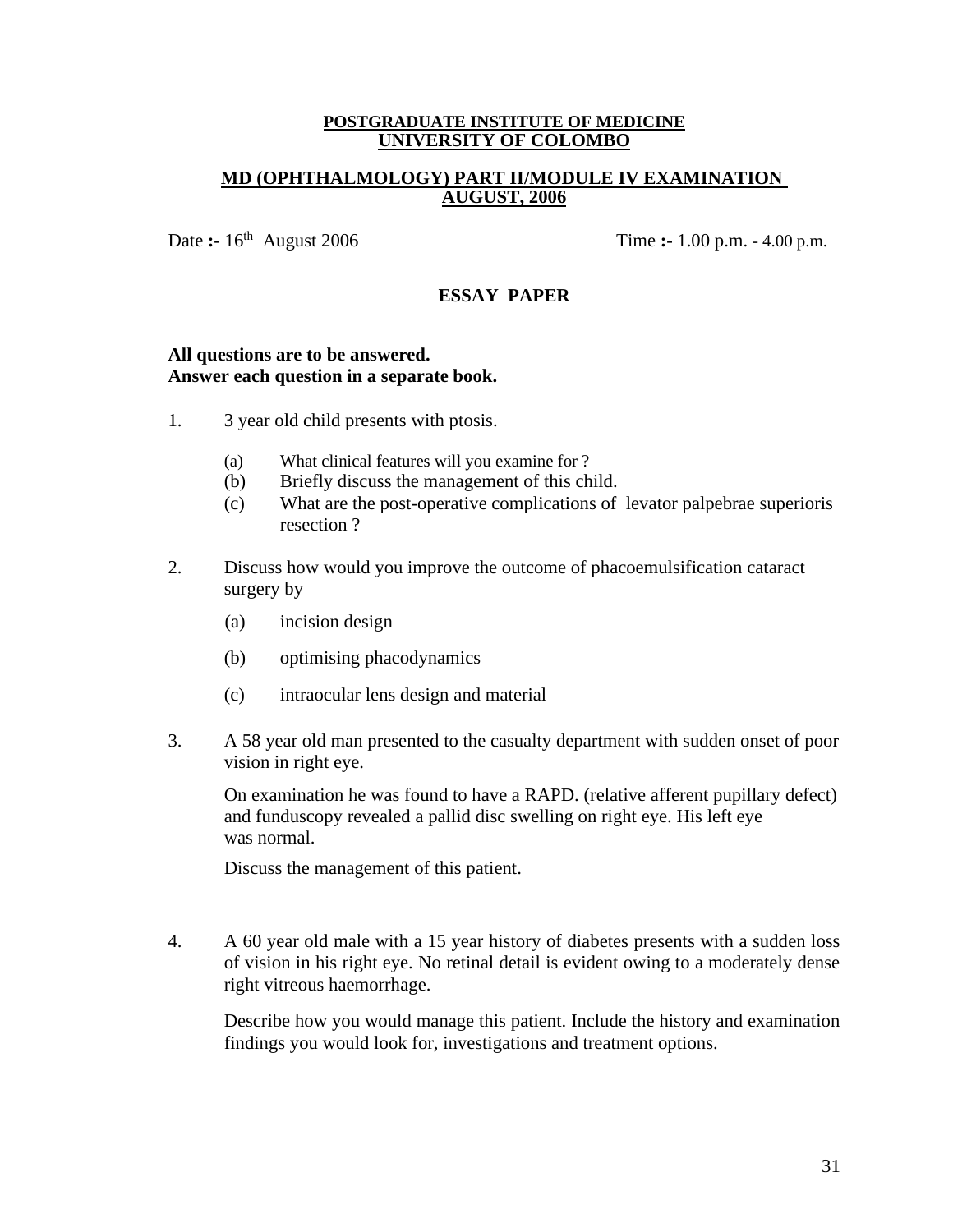## **MD (OPHTHALMOLOGY) PART II / MODULE IV (POSTPONED) EXAMINATION JANUARY 2007**

Date:  $18^{th}$  January 2007

Time :  $1.00$  p.m.  $- 4.00$  p.m.

# **ESSAY PAPER**

#### **All questions are to be answered. Answer each question in a separate book.**

- 1. A 40 year old teacher presents with vertical diplopia
	- 1.1. What relevant questions would you ask in the history to evaluate the possible cause ?
	- 1.2. Outline the investigations you would request (with reasons). .
	- 1.3. Briefly outline the management.
- 2. Discuss the pathogenesis, causes and the management of neovascularisation of the iris..
- 3. A 55 year old gardner who underwent cataract surgery and intra ocular lens implantation for traumatic cataract 6 months ago presents with bullous keratopathy in that eye.
	- 3.1. Discuss the possibIe causes.
	- 3.2. What investigations would you do ?
	- 3.3. Discuss the management.
- 4. Discuss briefly
	- 4.1. The value of fundus fluorescene angiography in the diagnosis of ocular tumours.
	- 4.2. The treatment options for systoid macular oedema.
	- 4.3. The pathogenesis of proliferative vitreo retinopathy (PVR)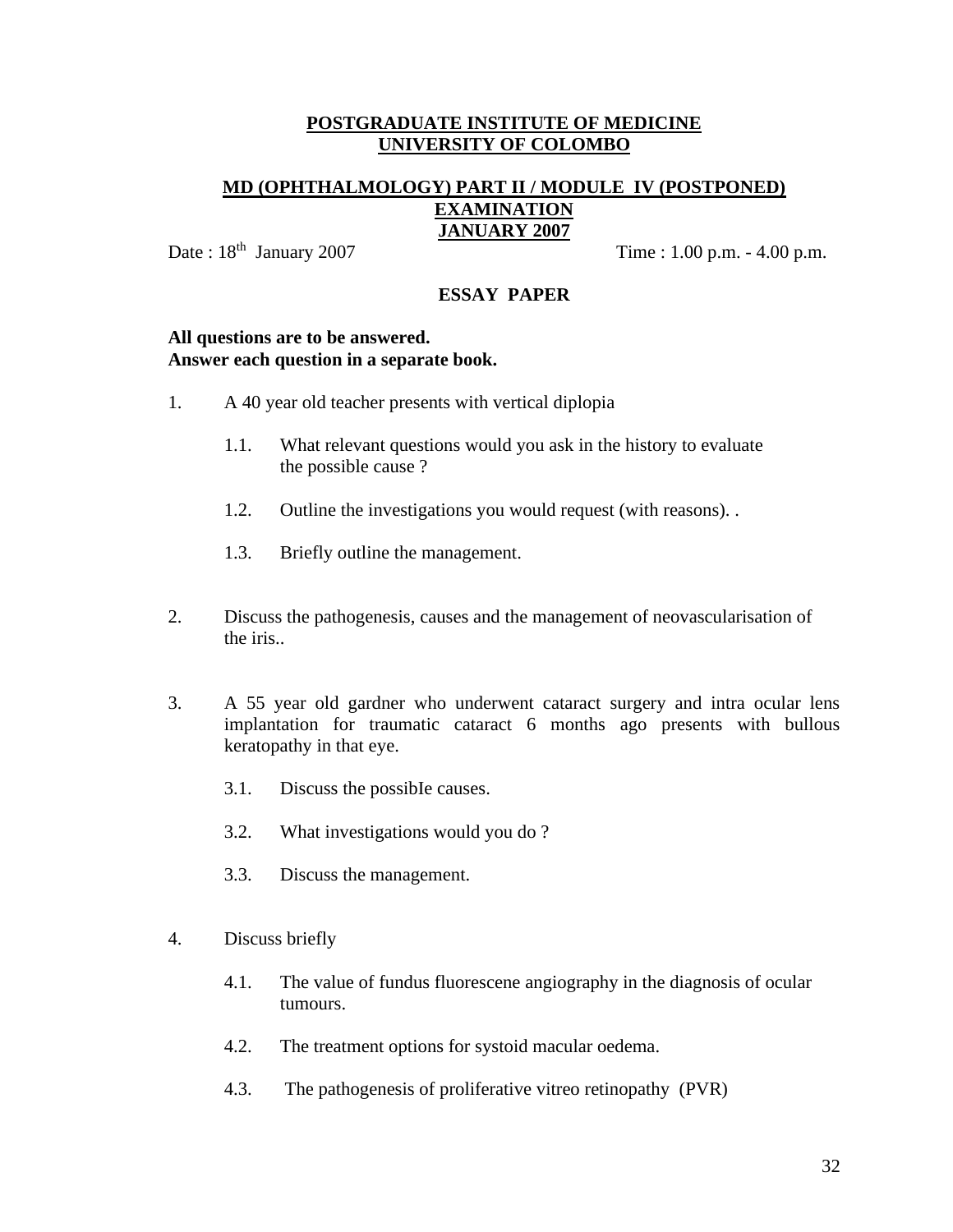# **MD (OPHTHALMOLOGY) PART II / MODULE IV EXAMINATION OCTOBER, 2007**

Date: 9<sup>th</sup> October 2007

Time:  $9.00$  a.m. - 12.00 noon

#### **ESSAY PAPER**

## **All questions are to be answered. Answer each question in a separate book.**

- 1. 56 year old diabetic female teacher presented to your clinic with a complaint of blurred vision in both eyes. She had corrected visual acuities of 6 /24 in the right eye and 6/12 in her left.
	- (a) Central corneal thickness of her right cornea was 650 11m and left was 560 µm
	- (b) She had central guttata in both corneas
	- (c) moderate nuclear sclerosis in both eyes

| 1.1 | What is your management of this patient? | $(35 \text{ marks})$ |
|-----|------------------------------------------|----------------------|
|-----|------------------------------------------|----------------------|

- 1.2 If she is to have cataract surgery what further pre-operative assessments would you consider ? (15 marks)
- 1.3. What steps would you take to optimize the outcome of cataract surgery ? (15 marks)
- 1.4. What would be your post-operative management ? (35 marks)
- 2. A mother complains that her 6 month old baby "does not see well".
	- 2.1. List two possible causes under each category.
		- ( a) Anterior segment
		- (b) Posterior segment
		- (c) Perinatal causes
		- (d) Genetic causes (24 marks)
	- 2.2 Describe the diagnostic features of each in the history, examination and investigations. (76 marks)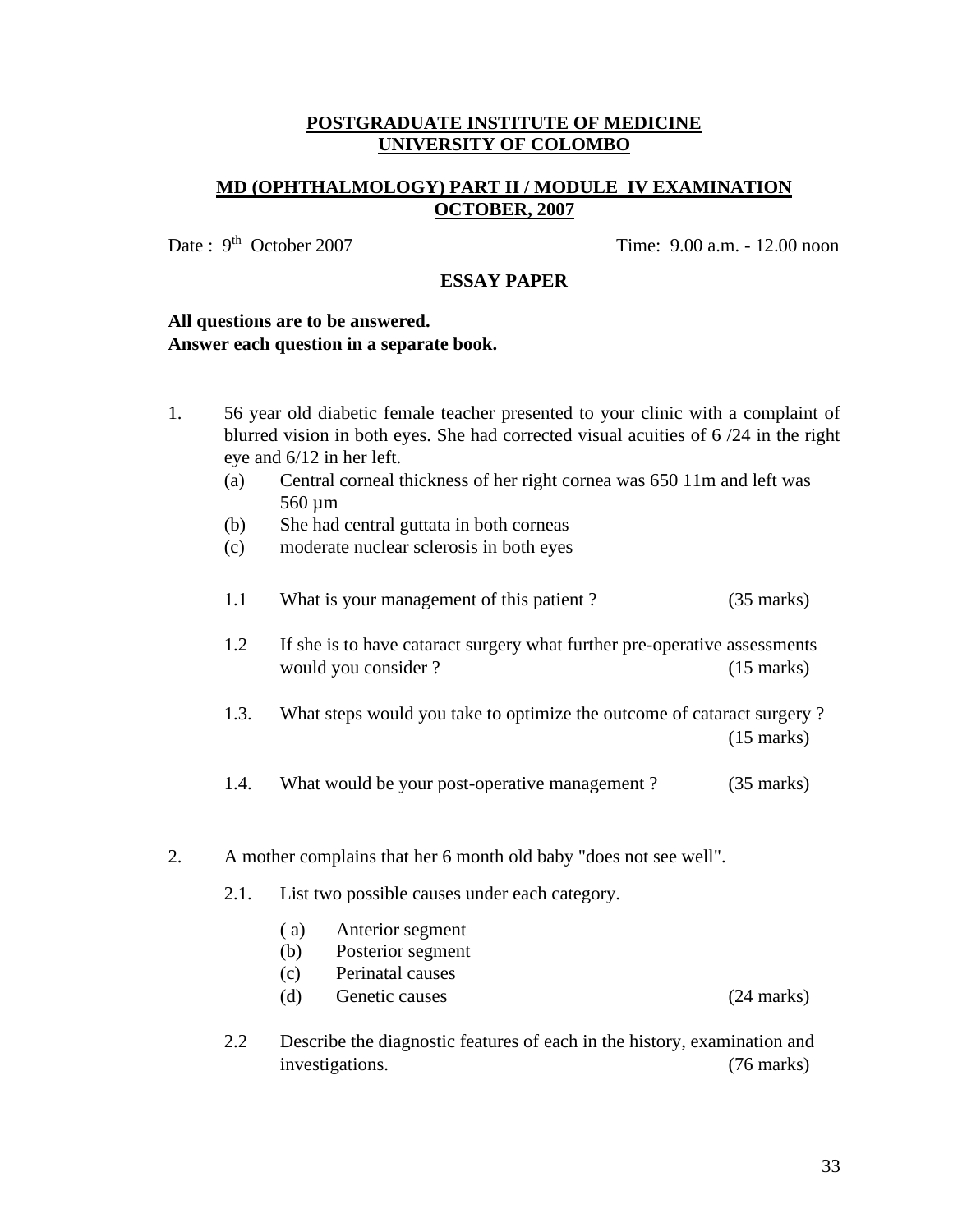3. You are called by the neurosurgical ICU consultant for an ophthalmological opinion regarding a 25 year old female who had sustained head injury following a road traffic accident. She had regained consciousness on the previous day and now complains of diplopia.

| 3.1. | What are the possible causes for her diplopia?                       | $(30 \text{ marks})$ |
|------|----------------------------------------------------------------------|----------------------|
| 3.2. | What key features would you look for in her examination ? (40 marks) |                      |
|      | 3.3. How would you manage her?                                       | $(30 \text{ marks})$ |

4. 35 year old male had a IOFB removed surgically from his left eye and he required a vitrectomy and scleral buckle. He developed a secondary cataract and this was removed and lens replaced with a sulcus fixed posterior chamber intra ocular lens. His post operative refraction was right  $-0.5$  sphere,  $+0.25$  cylinder axis 90 and left, the injured eye: -6.5 sphere -1.25 cylinder axis  $50 = 6/9$ . He has a good scleral buckle and no retinal pathology. His intra ocular pressures are normal.

He is a full time maintenance worker in the Colombo Municipal Council.

The patient has intractable double vision due to the anismetropia and wonders what can be done to improve the situation and restore him to binocularity.

4.1. List the possible means of correction and important benefits and problems associated with each method. (100 marks)